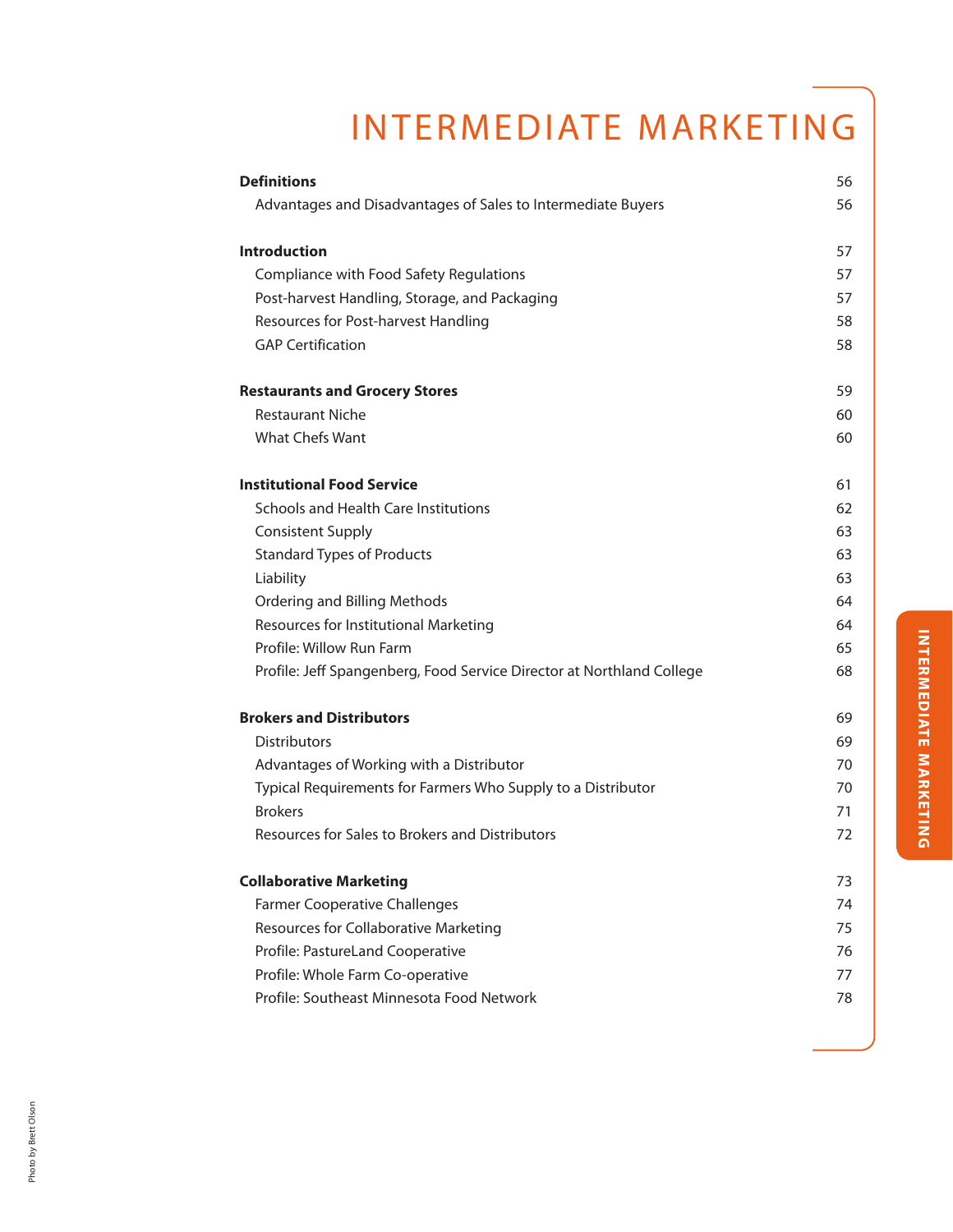# **DEFINITIONS**

**Approved Source**: This term can have more than one meaning. In legal terms, farmers are considered an approved source for food if they are in compliance with state food regulations. Approved source can also be used to indicate suppliers that are authorized by a food service management company or a distribution company to sell products to that company.

**Collaborative Marketing Groups**: A group of farmers can organize, formally or informally, to share some marketing tasks. A farmer cooperative is a special kind of collaborative marketing group, but there are other models as well. The collaboration can be simple and temporary, or it can be complex and long-term.

**Distributor**: A distributor is a for-profit business that buys food products from farms or food businesses and sells those products to restaurants, food services, or other retail food businesses.

**Farmer Cooperative**: This is a marketing method in which a group of farmers sell their

products cooperatively. This is a step away from direct marketing because the cooperative acts as a broker, distributor, or both. A co-op can allow farmers to offer a wider array of products to customers than would be possible if they were each selling independently. A co-op is also a way for farmers to share transportation and processing facilities and to pool their resources to hire a marketing or business coordinator.

**Food Retailer**: Any food business that buys food products for resale to the end consumer. Restaurants, grocery stores, specialty stores, and institutional food services are food retailers.

**Food Service Management Company**: This for-profit business supplies staff people with catering and restaurant expertise to work on-site at schools, colleges, and other institutions as well as corporate campuses to provide the food eaten at those locations by employees, students, and clients.

# ADVANTAGES AND DISADVANTAGES OF SALES TO INTERMEDIATE BUYERS

#### **Advantages**:

- Can often move larger quantities of product than possible with direct marketing
- Can concentrate more on production of product than on marketing efforts
- Limited contact with the ultimate consumer (an advantage for those who dislike such encounters)
- Tend to have a regular volume of orders
- Tend to have standardized packaging, which can simplify packing

#### **Disadvantages**:

- Price the farmer receives is usually lower than for direct-to-consumer marketing
- Seasonal supply can be a challenge to relationships with intermediate buyers
- Channels for sales to intermediate buyers may be inaccessible to small farmers
- Limited contact with the ultimate consumer (a disadvantage for those who enjoy such encounters)
- Increased requirements for additional insurance and certifications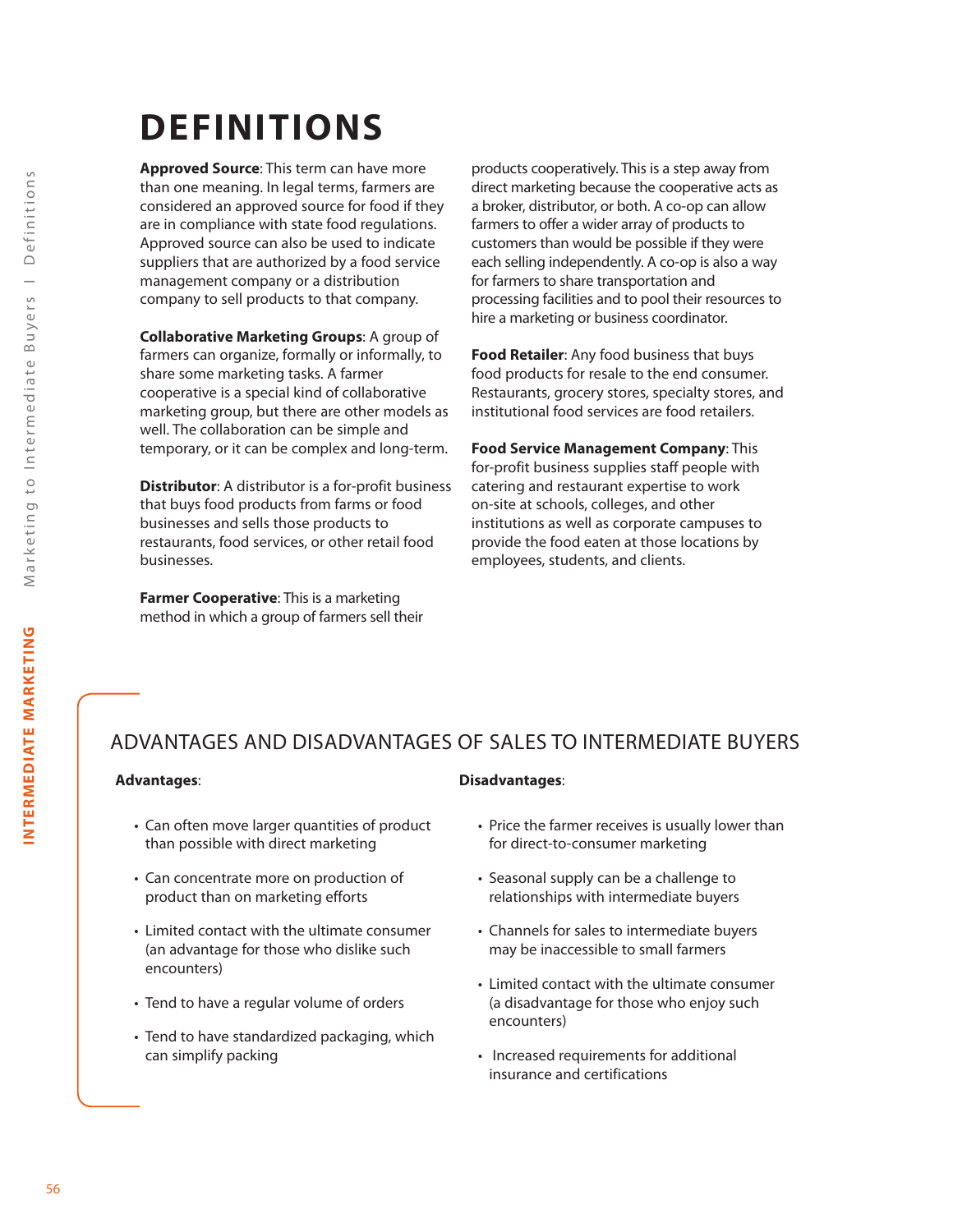# **INTRODUCTION**

Selling farm products to intermediate buyers can be an attractive option for many farmers who want to sell their products locally. These types of sales are a good fit for farms that are large enough that direct marketing methods cannot sell all of their product. Many farmers use both direct marketing and intermediate methods to sell their products.

range of farmer involvement with the end consumer. For example, sales through a distributor may be quite anonymous. The food service that is buying your product through the distributor may be seeking out local food, but might not take the time to find out who you are. On the other hand, if you sell food directly to a restaurant, you might get involved with that restaurant's advertising and see your farm listed as a supplier next to the menu items.

Local food sales to intermediate buyers offer a

## **Compliance with Food Safety Regulations**

Few food marketing topics provoke more anxiety and misunderstanding than the regulations about marketing of food. Some farmers believe that the rules are so strict that no small independent farmer can sell to a food service or grocery store. Some food service and retail customers believe that it is not legal for them to buy from independent farmers. Neither of these things is true. In state food regulations farmers are considered an "approved source" for

all fresh, raw fruits and vegetables that they grow themselves. Processed products require farmers to have licenses and inspections, but the hurdle is not impossibly high. There are also ways for farmers to sell meats, poultry, and eggs to food services and stores. See the State Regulations section (page 81) for more information.

## **Post-harvest Handling, Storage, and Packaging**

If you are shipping to a distributor, your products will not get to the end consumer right away. They may sit in storage at your farm for awhile, then in storage in the distributor's warehouse for a while before being sold. This makes it extremely important to get fruits and vegetables cooled to the proper temperature quickly after harvest and to maintain that proper temperature throughout the entire chain of transport from field to storage, storage to truck, and truck to distributor. If you are using storage facilities on your farm to help you extend your season for supplying products to a food retailer, you need to pay close attention to good post-harvest handling and storage conditions. Good post-harvest handling practices will increase the shelf life and maintain the quality of your fruits and vegetables.

Packaging and sizing of fruits and vegetables is also very important if you are selling to a distributor. The produce industry has standards of packaging and sizing that are known and accepted by distributors and their customers.

Some distributors do not do any re-packaging of products that they buy from farms. They expect the shipments from farms to be already in correct packaging that they can send along "as is" to their customers. Farmers need to know the correct packaging for their products so they can pack according to the accepted standards. Some food retailers that work directly with farmers might also prefer locally grown produce that is packed according to industry standards.

How can you find out what the packaging and size standards are for your products? And how can you find sources of the appropriate packing materials, which are probably not in stock at your local hardware store? One good way is to talk with other farmers who are already doing this kind of marketing. The Minnesota Fruit and Vegetable Growers Association sponsors an annual conference each winter, with workshops on a variety of topics. That is a good place to meet other farmers, and ask them where they get their materials.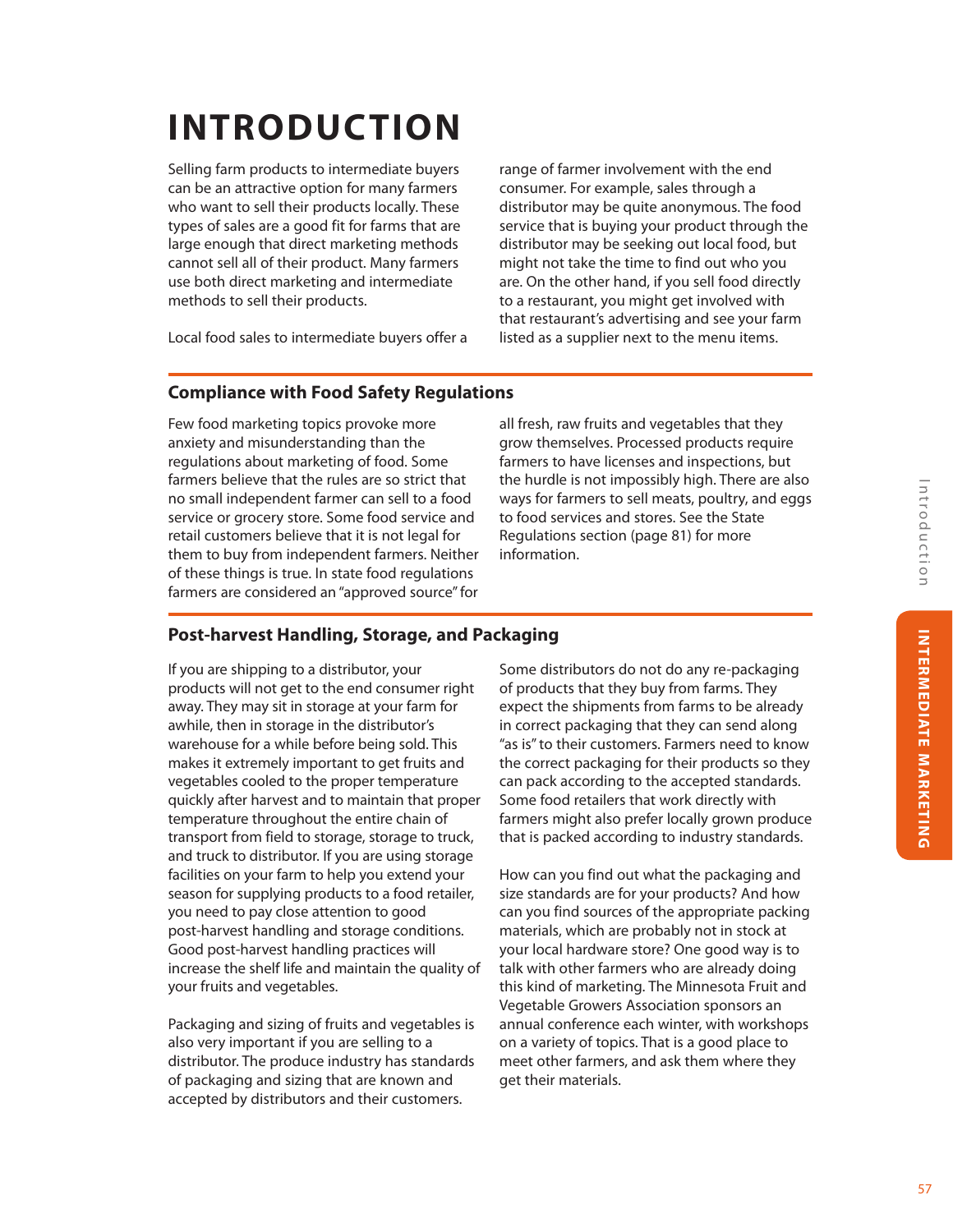#### **Resources for Post-harvest Handling**

*Minnesota Fruit & Vegetable Growers Manual for the Beginning Growers*: Harvesting and Storage, pp. 133–144. 2004 (rev). University of Minnesota Extension. Available in full text online or from: MFVGA, 15125 W Vermillion Circle NE, Ham Lake, MN 55304. (763) 434-0400. info@mfrga. org. www.mfvga.org. smfarm.cfans.umn.edu/ mfvgmanual.pdf. This manual provides a wealth of information for small farm fruit and vegetable growers, and good specific information about harvesting and storing Minnesota fruit and vegetable crops. (verified 12/2010)

*Packaging Requirements for Fresh Fruits and Vegetables*. 1996. North Carolina State University. Publication no. AG-414-8. Available in full text online at: www.bae.ncsu.edu/ programs/extension/publicat/postharv/ ag-414-8/index.html. Contains specific information about appropriate packaging materials for shipping and storing different fruits and vegetables. (verified 12/2010)

*Post-harvest Handling of Fruits and Vegetables*. 2000. Appropriate Technology Transfer for Rural Areas (ATTRA). Publication no. IP116. Available in full text online or from: ATTRA, PO Box 3657, Fayetteville, AR 72702. (800) 346-9140 or (800) 411-3222 (Español). attra.ncat.org/new\_pubs/ attra-pub/postharvest.html. This publication covers post-harvest practices suitable for

small-scale operations, and points out the importance of production and harvesting techniques for improving quality and storability. Various methods for cooling fresh produce are discussed, and resources are listed for further information, equipment, and supplies. (verified 12/2010)

*Post-harvest Handling for Best Crop Quality*. 2001. Wisconsin School for Beginning Market Gardeners. Available online at: bse.wisc.edu/ hfhp/tipsheets\_html/ postharvest.htm. (verified 12/2010)

Postharvest Technology Research and Information Center, University of California, Davis. postharvest.ucdavis.edu. This website is an up-to-date resource for research-based information on post-harvest quality, safety, and marketability of fresh horticultural products. (verified 12/2010)

*Postharvest Handling for Organic Crops*. Publication of the Small Farm Program and the Vegetable Research and Information Center at University of California, Davis. ucanr.org/ freepubs/docs/7254.pdf. This publication covers harvest handling, postharvest storage, sanitation, postharvest treatments, and other considerations specific to organic production. (verified 12/2010)

#### **Good Agricultural Practices (GAP) Certification**

Good Agricultural Practices are fruit and vegetable production industry standards for food safety in the field and in the packing and storage areas. Distributors, institutional buyers, and some restaurants and grocery stores are increasingly wanting or requiring GAP certification from the farmers that supply their produce. The University of Minnesota Extension has a staff person, Michele Schermann, who trains farmers on how to pass a GAP audit, and GAP audits and certification are available from the Minnesota Department of Agriculture.

#### **Resources for GAP**

FSP4U (A Food Safety Plan for You). 2008. University of Minnesota Extension and University of Minnesota Agricultural Safety & Health Program. Workbook and templates for developing an onfarm food safety plan that will pass a GAP certification audit. http://safety.cfans.umn.edu/pdfs/ FSP4U.pdf. Contact: Michele Schermann, 1390 Eckles Avenue, St. Paul, MN 55108-6005, phone: 612-624-7444, or email: safety@umn.edu.

Good Agriculture Practices/Good Handling Practices Audits. Minnesota Department of Agriculture. www.mda.state.mn.us/licensing/inspections/fruit-veg-insp/fruitandvegetable.aspx. Website includes description of the audit, link to the USDA audit checklist, and fee schedule. To schedule an audit, contact Harley Olinske, phone: 651-201-6067.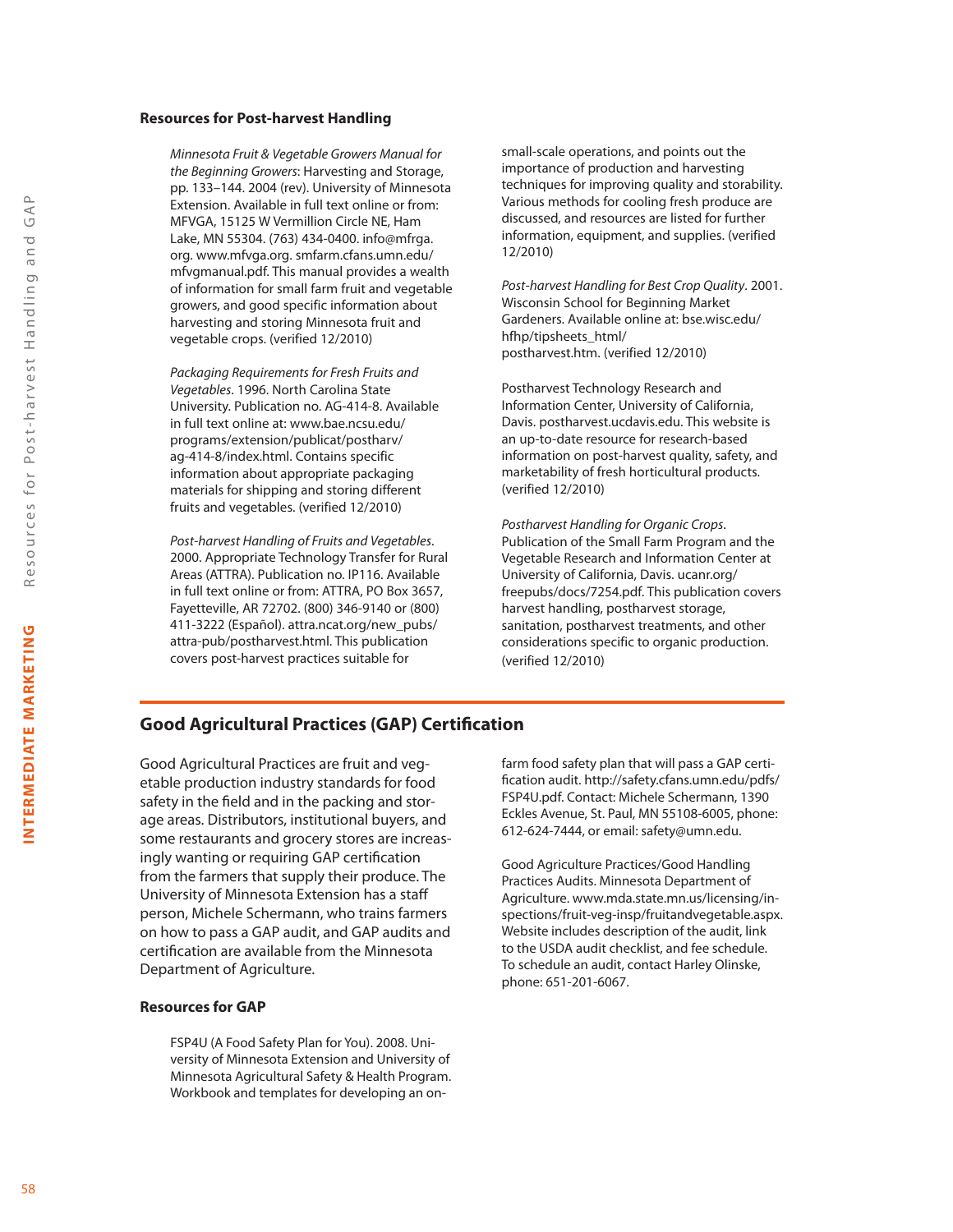# **RESTAURANTS AND GROCERY STORES**

Nearly every small town in Minnesota has at least one restaurant or grocery store. These food businesses are too often overlooked by farmers who assume that the managers would not be interested in carrying local foods, or who think that it is not legal to sell products directly from the farm to these businesses.

Sometimes it will be true that the local store owner or restaurateur is not interested in local food. Sometimes this is because they also believe that buying direct from a farmer is not legal. The series of local food fact sheets in the Appendix (page108) are available for you to copy and distribute as necessary to persuade potential buyers that you are an approved source for the food that you grow.

Persistence, good communication, and knowledge pay off. Buying locally is something that may have never occurred to your potential customers, so you need to do some patient education.

 These topics may spark interest from restaurant or grocery store managers:

- Shipping costs are less or nonexistent for food that is locally grown.
- Local food is fresh. When vegetables are in season, you can have them delivered within hours of picking. Eggs can be delivered within a few days of being laid.
- Local food can benefit the store's or restaurant's advertising. Many consumers these days are becoming more conscious of their food choices, so having local food can be an enticement to customers.
- Local farmers can produce specialty crops not available from the store's or restaurant's usual distributors. Particularly in rural areas, access to anything other than mainstream vegetables is limited. Local farmers, though, can grow fresh herbs, heirloom tomatoes, super-sweet varieties of sweet corn, or other special requests.
- Local food can be competitive—if not in price, then in quality.

You need to have a price goal established before you approach a store or restaurant manager. Some farmers go to local stores and find that the store manager is interested in buying from them, but when the manager asks about price, the farmer asks what the store is willing to pay. That is not a good strategy. Store managers are not interested in guessing what the price should be. You need to research the wholesale and retail prices for products similar to yours, decide whether you deserve a premium for superior quality, remember that the store or restaurant also needs to make a profit, and have a fair price ready to quote to your potential buyer. And, too, if your price is higher than a typical wholesale price, you need to be ready to explain your higher pricing.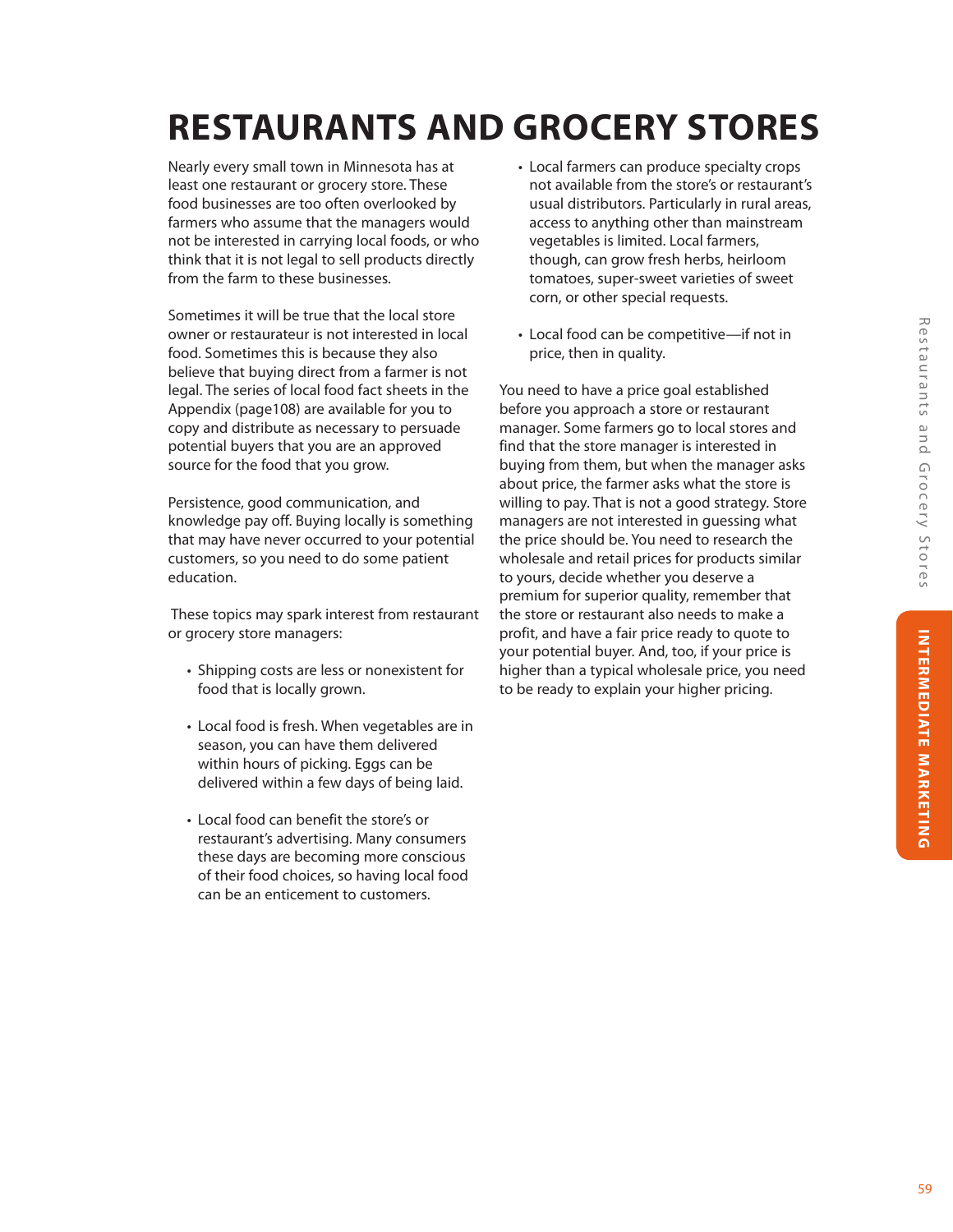# RESTAURANT NICHE

There are opportunities for farmers to sell what they grow to restaurants that have an interest in local food. Some restaurants prefer to work exclusively with distributors, some are interested in buying as much from local farmers as possible, and other restaurants

fall somewhere in between.

It is a myth that you have to be big to do wholesale marketing. Kay Jensen of JenEhr Farm near Madison, Wisconsin, notes that there is a niche for small farmers to sell products to restaurants. Restaurants may want a smaller

quantity that the larger growers are less interested in supplying. This is a perfect opportunity for a small farm to step in and become a reliable supplier of the product that the restaurant wants.

## WHAT CHEFS WANT

- Quality communication, and lots of it. Chefs are too busy to hunt down farmers to supply them with local food, which is why they often rely on distributors who are easy to find. They need the farmers to come to them. Farmers need to be easy to reach by telephone or email. Farmers need to contact chefs often and in a professional manner, as a salesperson would.
- Food arriving at the restaurant in a professional, modern manner. Produce should be clean and of good quality.
- Consistency between what the chefs ordered and what they receive. A major frustration for chefs who work with farmers is getting something a little different or a lot different from what they ordered because the farmer ran out of product. If a farmer can't fill an order exactly, she or he needs to communicate with the chef about that before delivery.
- Packaging and sizing according to the chef's preferences. Some chefs might prefer things packaged according to industry standards, but some might want something different. Farmers need to check their buyers' preferences and then meet those preferences, or communicate with the chef to work out an acceptable alternative.
- Farmer product liability coverage for the food they are bringing in. Amount of coverage may vary depending on the type of food product.
- Information about what is available—what can be counted on, what products are coming up, what products are ending their season soon. Chefs need at least two weeks' advance notice on product availability so they can plan menus.
- Year-round locally grown salad greens and herbs. This is a serious challenge in Minnesota, but some farmers are meeting the challenge in innovative ways. See the Season Extension section page (102) for more information.

*Source*: Trish Johnson and the chefs of the Heartland Food Network, http://www.mnproject.org/ food-heartland.html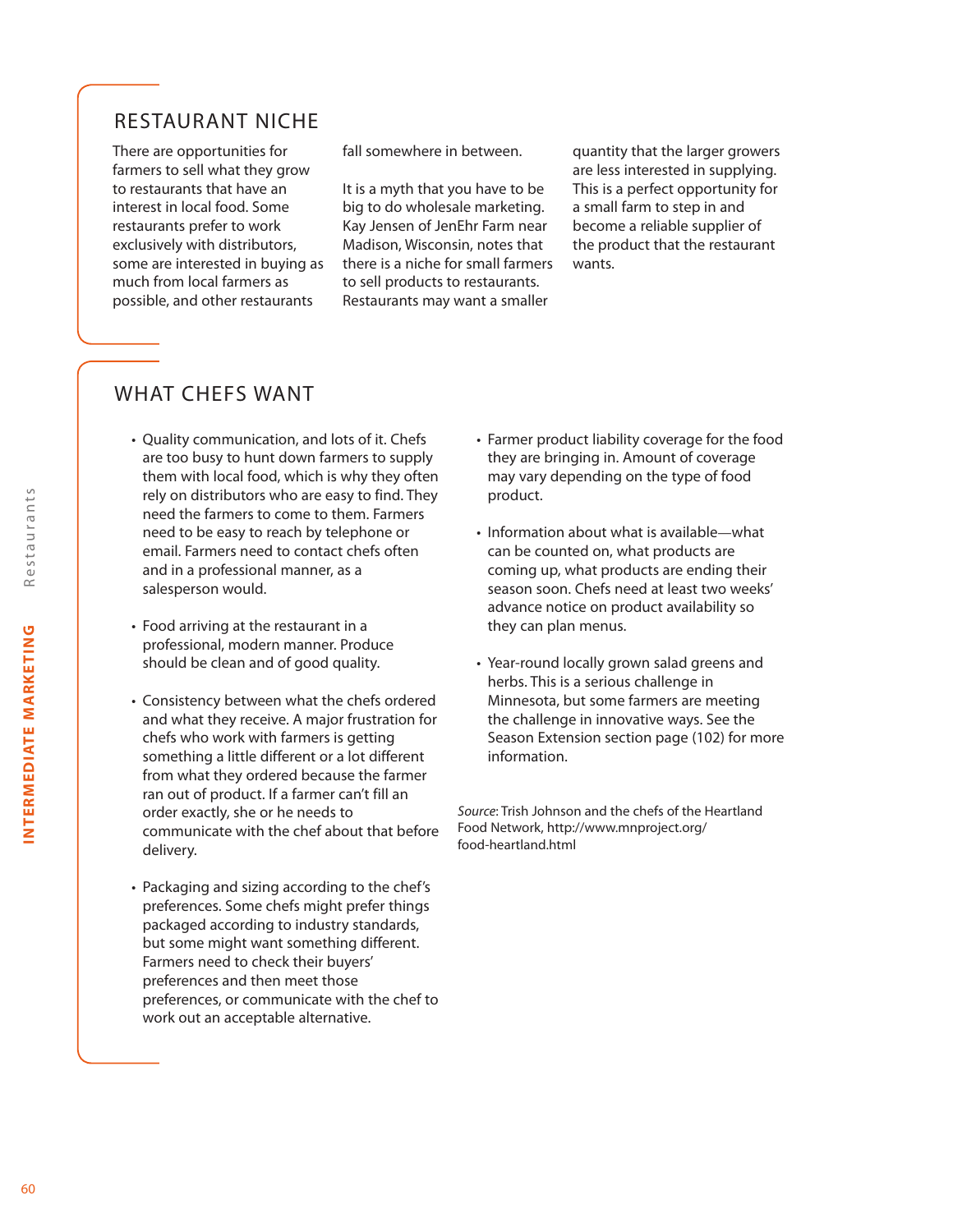# **INSTITUTIONAL FOOD SERVICE**

Marketing farm produce directly to institutions is one way that some farmers have diversified their operations and found reliable markets for the food that they grow. The phrase "institutional marketing" makes some people think of large food service suppliers that sell everything from sandwiches to salads, and from coffee creamer to cherry pie, in any quantity desired. Such an image is pretty daunting, but some farmers and farmer groups have found success with a simpler model. A common theme among successful institutional marketers is that they have close communication with their customers. They ask what the customers would like, then grow what their customers want. They package it and deliver it in the way the customers want it packaged and delivered.

Potential customers of institutional-type sales include nursing homes, group homes, prisons, schools, including colleges, and hospitals. These potential customers have some similar requirements:

- Consistent supply of a product
- Standard types of products
- Compliance with food safety regulations
- Product liability insurance

Approaching an institution with a marketing plan for your product can be complicated. Farmers need to find out who directs the food service and plan their approach accordingly. A fairly common feature of institutional food services is that the food service is contracted out to a food service management company. The food service management company supplies staff people who run the entire food service operation. This can be a benefit to

farmers who want to sell to institutions. Some food service management companies have made commitments to source local food when they can, and some even actively seek out farmers to supply them. If you want to try institutional sales, a good way to start might be to find out which food service management companies are friendly to local food, and then approach local institutions that have food service contracts with those companies.

In addition to realizing there are complex layers of management for institutional food services, farmers should also be aware that the buyer of their products is not the same as the end consumer. Depending on the type of the institution, the end consumers might have some influence over the food service. The Stadnyks of Willow Run Farm made a point of coming to the Northland College campus and speaking with students to get them interested in the food that was being served at the college. They brought their produce, set up a booth, and talked to the students about sustainable agriculture and how their farming methods recycled organic matter back into the soil. The initial impetus for Northland College to buy local food actually came from a class on campus that did some research on where their food came from and why it cost less to purchase food from sources other than their own community. The students then researched ways in which they could make buying locally a more viable option.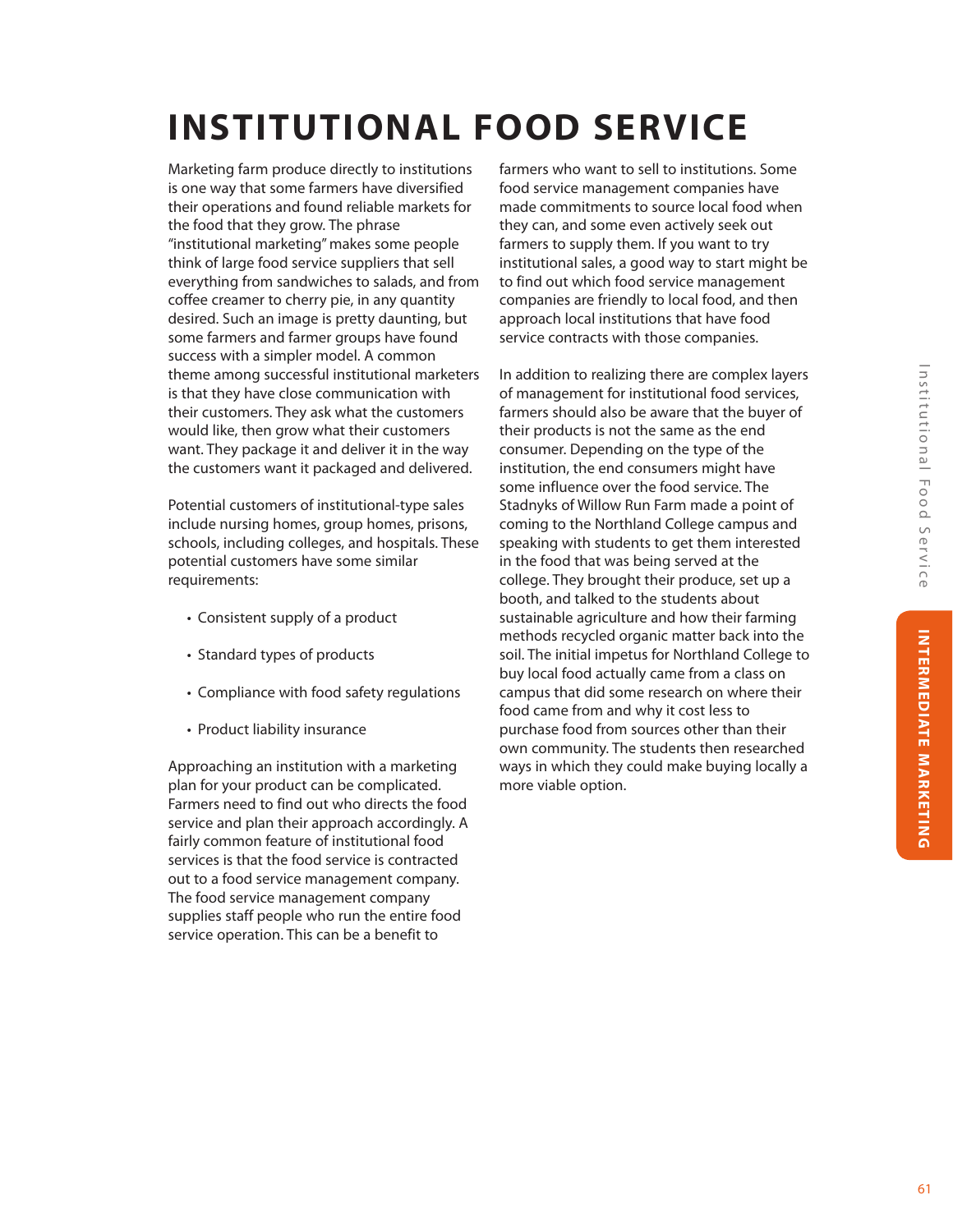#### **Schools and Health Care Institutions**

If you want to approach a local school or health care facility, it can help to know some of the language spoken by decision makers at those institutions. Present your farm's products in terms of things that they are concerned about, to gain their interest and give yourself a better chance of being considered as a food supplier.

#### **Schools**

Schools in Minnesota are now required to have a Wellness Policy for their students, and that includes policies on nutritious food. If you can present fresh, local produce as a healthy option for your local school, that could be attractive to school administrators.

#### **Health care facilities**

"Health Care Without Harm" is a national campaign to raise awareness among health care workers on a variety of topics that impact health of patients. One of the topics is the food served at health care facilities. If you can find health care administrators who are sympathetic to the goals of Health Care Without Harm, that can provide you with an opening to talk about fresh, local food.

## WEST CENTRAL MINNESOTA FARM TO SCHOOL PROGRAM

Preschool and Kindergarten through 12th grade students in the Willmar, Minnesota school district are finding out how good locally grown food can taste, and at the same time are learning about good nutrition, environmentally friendly farming, and the farmers who grow their food.

The program in the Willmar schools is based on a "3 Cs" approach: cafeterias, curriculum, and community. • Using healthy, local foods in the school cafeterias gives children an experience in enjoying fresh, local foods. • Integrating lessons in the classroom curriculum teaches children that their food choices matter to their health, to the environment, and to the people who grow their food. Local farmers come to classes to talk about how foods are grown, and a nutritionist provides information about the health benefits of these local foods. • Partnering with the community gives children experiential learning opportunities on farm

field trips as well as gardening and cooking experiences.

The Willmar School District food service offers local food dishes as part of the menu on special days throughout the year. That means that 2,500 portions of the local food item are served in the five district schools on those days. In the 2005-2006 school year some of the featured foods were local apples, squash, whole wheat flour, bison meat, and Minnesota wild rice. In the 2006-2007 school year September's featured local food was apples from Sunnyside Orchard near Pennock, MN. Roasted local potatoes supplied by Bix Produce were served in October. Wild rice from the White Earth Reservation was featured in November, and plans were underway to serve an ethnic dish using organic pinto beans in January of 2007, and more local grain options were being considered for the later months.

The Farm to School program in Willmar works because of a

strong partnership among Annette Derouin, the Willmar Food Service Director; a Kandiyohi County Public Health program called "Steps to a Healthier Willmar;" and the University of Minnesota's West Central Region Partnership. The program builds on local food system work by Pride of the Prairie, a partnership of organizations in western Minnesota. It is spreading out from the Willmar School District- recipes and menu items used in Willmar have been expanded and bundled into an online toolkit now used by many other schools in Minnesota. Food service directors recognized that the program helps them serve tasty, appealing, and healthful foods.

Source: Lynn Mader, registered dietitian, consultant for the Farm to School program.

INTERMEDIATE MARKETING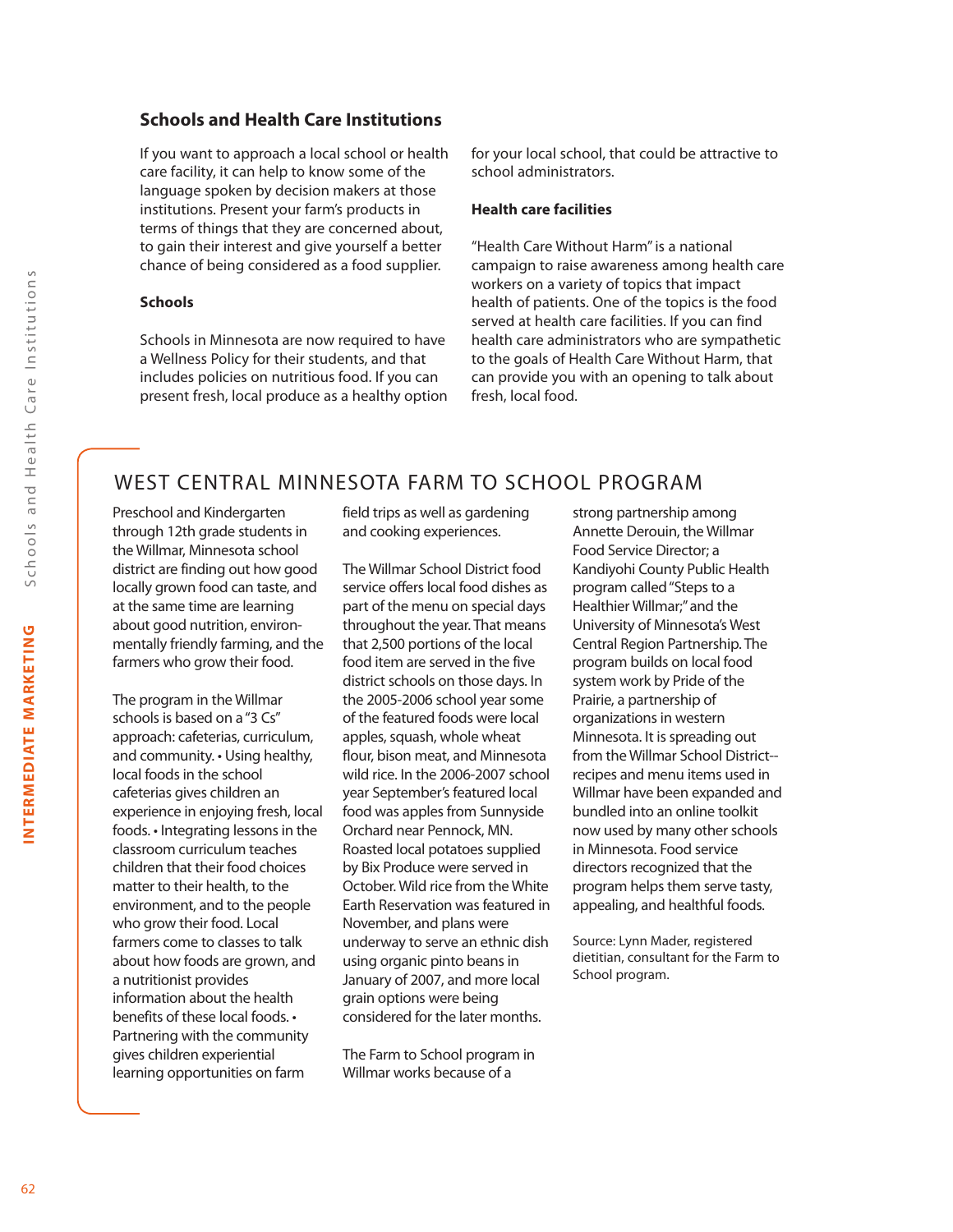# **Consistent Supply**

Year-round consistent supply of fresh, locally grown vegetables is difficult in northern climates, but seasonal sales are acceptable to some food services. Some farmers who market to institutions provide a seasonal supply of fresh vegetables, but manage their plantings to have a consistent supply throughout the growing season.

Another way to have a consistent supply is through careful storage of crops. This is the method that was used by Lee and Judy Stadnyk, who sold potatoes, carrots, and onions to Northland College in Ashland, Wisconsin. They

took produce directly from the field to cool storage, then took it out of storage during the fall, winter, and spring for weekly deliveries to the college (see Profile: Willow Run Farm).

Yet another method of consistent supply is to do some processing and preserving of produce during the growing season. The GROWN Locally farmer cooperative in northeast Iowa is working on a facility that will allow its members to freeze produce for winter sales.

See Season Extension (page 102) for more information.

## **Standard Types of Products**

Labor costs are an issue for most food services. This makes it important for them to have products that are easy to prepare and serve. Good, frequent communication with institutional customers to find out their needs for size, uniformity, and preferred packaging is the key to marketing success.

Considerations for packaging and delivery of produce to institutions:

- Delivering clean produce is very important.
- Consistent size of vegetables is usually preferred.
- Check vegetable size preference with the customer. There might sometimes be special orders that are different from the standard sizes used by the produce industry.
- Check packaging preference with the customer. Stadnyks delivered their produce in plastic or mesh bags. GROWN Locally cooperative found that their customers preferred standard vegetable boxes.

## **Liability**

Farmers or farmer groups who want to market to institutions need product liability insurance. Some farm insurance policies include coverage for products sold from the farm premises, but this is not adequate for sales to a food service. The amount of insurance that you need may depend on what products you are selling. Fresh, raw fruits and vegetables are considered low risk, and insurance for those might be less than insurance on higher-risk products like meats.

Finding an insurance agent with experience in farm direct marketing can be difficult. If your tried-and-true insurance agent is willing to work with you on a policy that will meet your needs, that's great. If not, it might be worthwhile to shop around for an agent with experience insuring market farms. See the Liability section (page 91) for more information.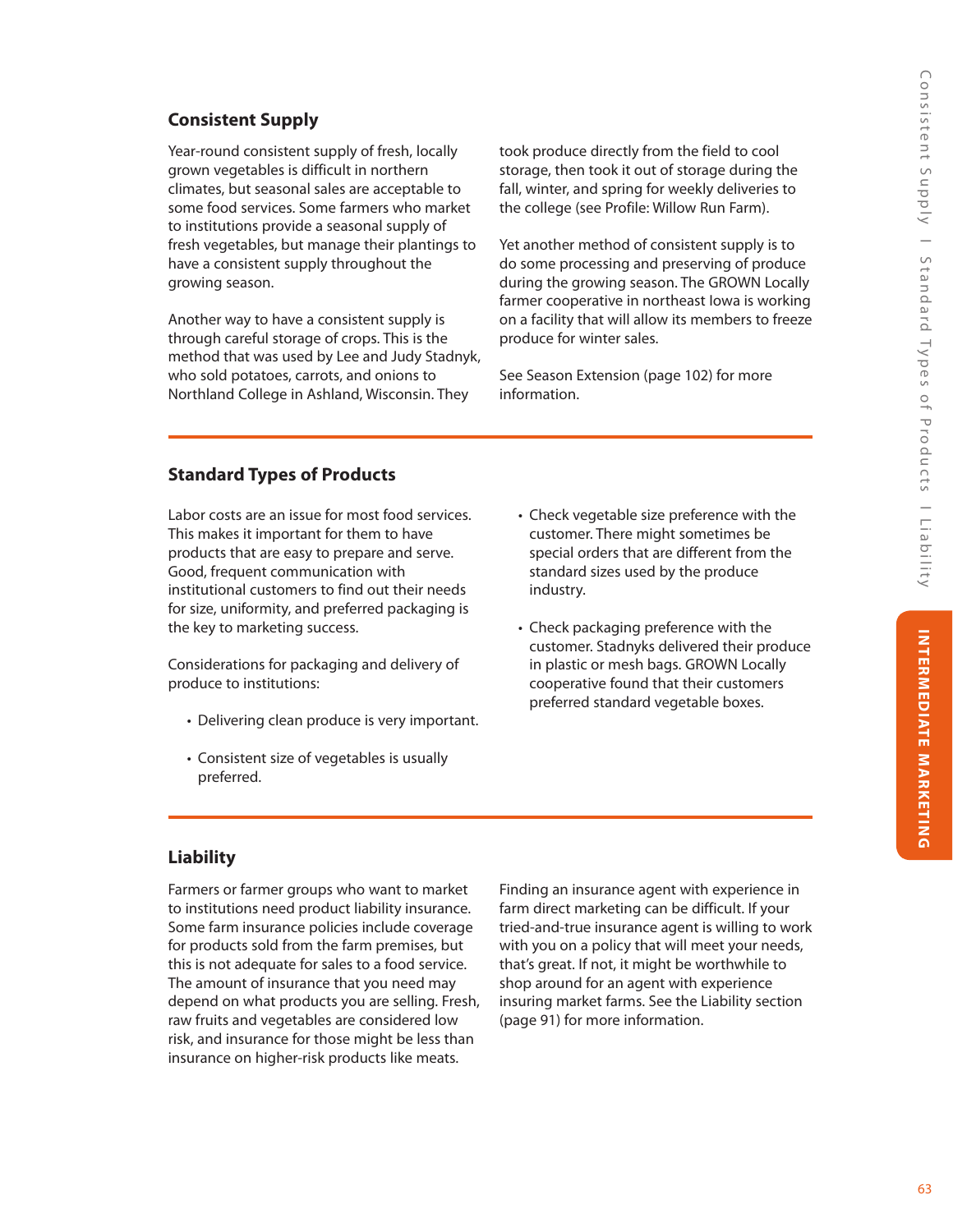### **Ordering and Billing Methods**

Institutional buyers want ordering and billing procedures that are as simple and streamlined as possible. There are different ways to develop a process that works for both the buyers and the suppliers. Once again, the crucial marketing task for farmers is close and regular communication with customers.

• The GROWN Locally cooperative started out with a system of orders by phone and two paper receipt books: one for the farmers to record their deliveries to a central packing location, and one for a coordinator to record customer orders. Customers were billed according to the

order book, and farmers were paid according to the delivery book. The cooperative has since moved to an Internet-based ordering system.

• Stadnyks, on the other hand, took a weekly phone call from the food service manager and delivered an invoice along with the order. In their situation they were the sole suppliers of the locally grown produce, so there was no need for a more complex system of coordination.

#### **Resources for Institutional Marketing**

Farm to Institution. Leopold Center for Sustainable Agriculture. Retrieved Dec. 2010. www.leopold.iastate.edu/research/marketing\_ files/farmtoinstitution.html. For more information, contact: Leopold Center, 209 Curtiss Hall, Iowa State University, Ames, Iowa 50011-1050. (515) 294-3711. Resources for farmers and food service, including Selling to Institutions guide.

Farm2School. Retrieved Dec. 2010. http://www. farm2schoolmn.org/. For more information, contact: JoAnne Berkenkamp, Institute for Agriculture and Trade Policy, 2105 First Avenue South, Minneapolis, Minnesota 55404. (612) 870-0453. This site serves as an entry point, networking tool, and news service for those interested in farm-to-school in Minnesota.

Farm-to-School. Center for Food and Justice, Occidental College. Retrieved Dec. 2010. www. farmtoschool.org. For more information, contact: National Farm to School Program, Center for Food and Justice, Urban and Environmental Policy Institute, Occidental College, 1600 Campus Rd, Mail Stop M1, Los Angeles, CA 900421. (323) 341-5095. This is a comprehensive website resource about farm-to-school programs nationwide.

GROWN Locally Cooperative: A Case Study. 2002. Retrieved Dec. 2010. Practical Farmers of Iowa. Available in full text online or from:

Practical Farmers of Iowa, 137 Lynn Ave., Suite 200, Ames, Iowa 50014. (515) 232-5661. www. practicalfarmers.org/assets/files/resource/ PFIResource\_62.pdf. This case study examines the operating procedures of a cooperative in northeast Iowa. Contains useful information about ordering and billing practices.

Health Care Without Harm, Healthy Food Systems. Retrieved Dec. 2010. http://www. noharm.org/us\_canada/issues/food/. This website links to numerous resources for hospitals about food purchasing, including case studies of hospitals that have made changes in their food purchase policies.

Minnesota Farm-to-School Toolkit. www. mn-farmtoschool.umn.edu. Retrieved Dec. 2010. For more information contact: Stephanie Heim, University of Minnesota Extension Regional Office, 863 30th Ave SE, Rochester, MN 55904. (507) 319-0263. This website has an array of resources to help a school food service launch a farm-to-school lunch program. For 20 food items there are ready-to-use recipes and sample menus with nutrition information; ready-to-use posters, announcements, and newsletter articles; and lists of Minnesota farmers who supply the foods.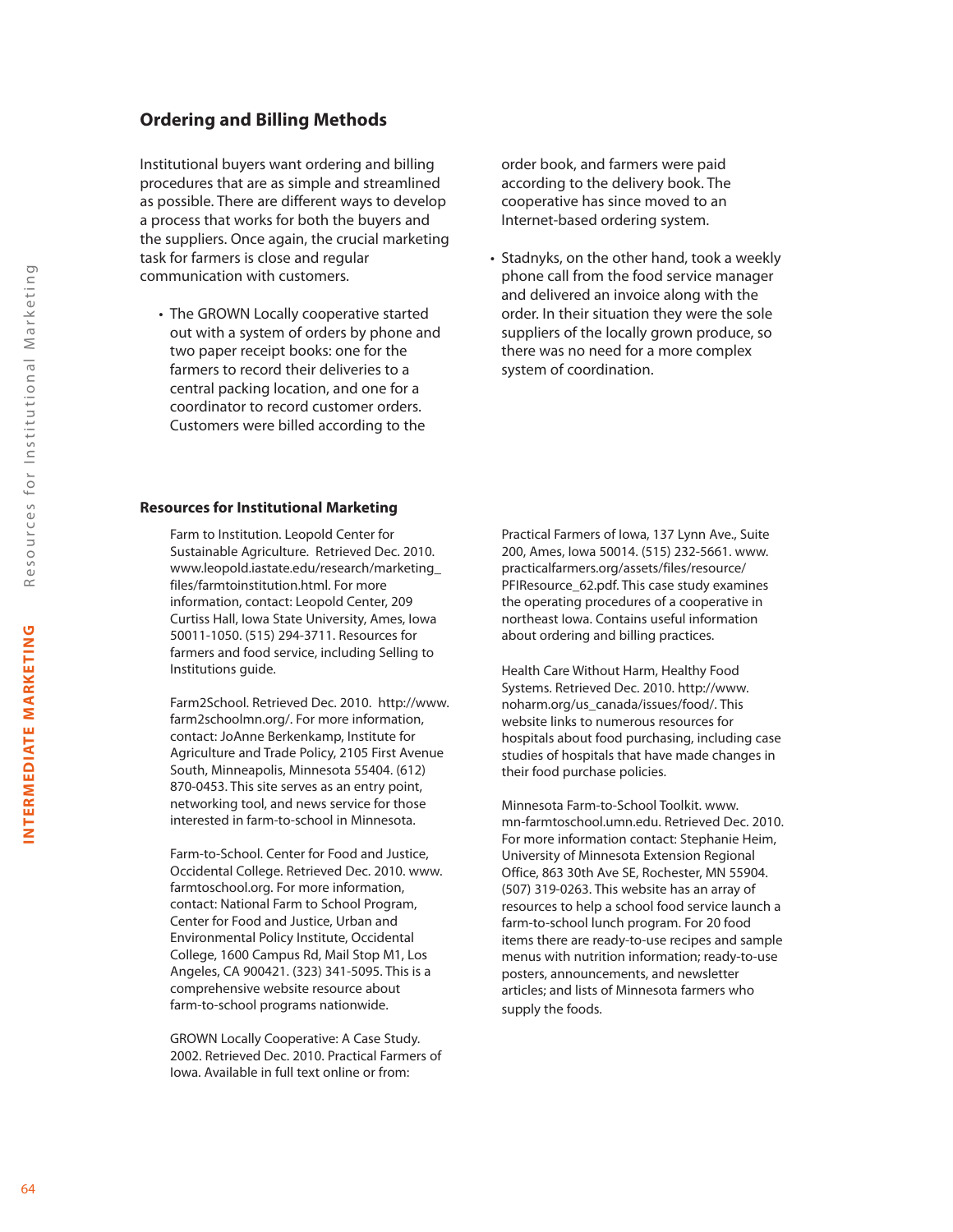#### **Profile: Willow Run Farm**

*Lee and Judy Stadnyk Ashland, Wisconsin www.cheqnet.net/~wrfarm*

#### *History*

Lee and Judy Stadnyk and their two children, Nick and Becky, began Willow Run Farm as a dairy operation in 1980. Lee was a professor of environmental studies at Northland College in nearby Ashland, Wisconsin. Judy worked as a nurse. Judy eventually retired from her off-farm job to work fulltime on the farm, but Lee continued to teach. The dairy focus of the farm continued until 1993, when they were chosen for a farm privatization project by the USDA. They sold their cows, rented out their farm, and traveled to Russia to work and learn for about two years. In 1995 they returned to their farm, wealthier in friendships and knowledge, bought new cows, and began milking again.

Their experiences in Russia led them to add a direct-marketed organic produce enterprise. Lee said they discovered that direct marketing is often the most effective marketing strategy for a high-value product. In 1995, Judy and Lee began selling their produce at the Ashland Farmers' Market. Then they added sales to the Whole Foods Cooperative in Duluth, Minnesota, and to Chequamegon Food Cooperative in Ashland. In 1997 they found a great new opportunity with Chartwell food service at Northland College, which was willing to buy fresh, locally grown organic produce. They gained organic certification for their vegetables in 1998. Lee said that he has always been an environmentally conscious person, and they always recycled organic matter and used organic methods on the farm. Becoming certified organic was a natural step for them.

#### *Farm Operation*

The vegetable production field takes up about 4 1/2 acres. The plots are long and narrow, with grassy strips in between cultivated plots. This allows the use of field-size tillage equipment without constant turning of the tractor. Irrigation lines take water from a nearby pond and run along the length of the plots. The lines

are connected to sprinklers that can reach the full width of the plots. The Stadnyks use cover crops in rotation with the vegetables, and use composted manure from their cattle as fertilizer. An unheated greenhouse lets Judy and Lee cultivate some of their produce for about half of the year. Storage facilities allow them to sell produce for most of the year. Their main crops include potatoes, onions, carrots, winter squash, and beets. They also grow smaller amounts of green beans, peas, broccoli, black currants, summer squash, tomatoes, baby leaf spinach, cucumbers, and peppers. They use succession planting to ensure a steady supply of fresh vegetables at their peak of quality.

To ensure a quality product, the Stadnyks have exacting procedures for harvesting, packaging, and delivery of their vegetables. These quality control procedures take time and careful management, and Lee believes they are only possible for farmers working on a smaller scale. High quality and freshness are factors that set local produce apart from something that has been stored at varied temperatures and shipped across the entire country. Carrots are cooled in water in the field at the time of harvest and within an hour are in the storage cooler at 34° F and 100 percent humidity. When they are prepared for sale in the winter months, they are washed and delivered to the client within four to five hours. Potatoes are stored in a separate cooler at 43° F. Squash are kept at 53° F and low humidity.

The Stadnyks were able to set up their vegetable cleaning and storage facilities at a fairly low cost. One of the storage units is 8 x 16-foot with glass doors and a high capacity compressor, and was purchased for \$500 from an old liquor store. The other, at cost of \$300, is a side-by-side cooler with one 8 x 16-foot unit and the other 10 x 16-foot unit, each with its own compressor and evaporator. For the cleaning process they use a system of stainless steel sinks, pressure washers and hand scrubbing. Lee mentioned that the used sinks were very inexpensive, and the cost for the facilities was minimal. In the summer they do most of the cleaning outside, and in the winter they use an old milk house next to their barn as a packing shed.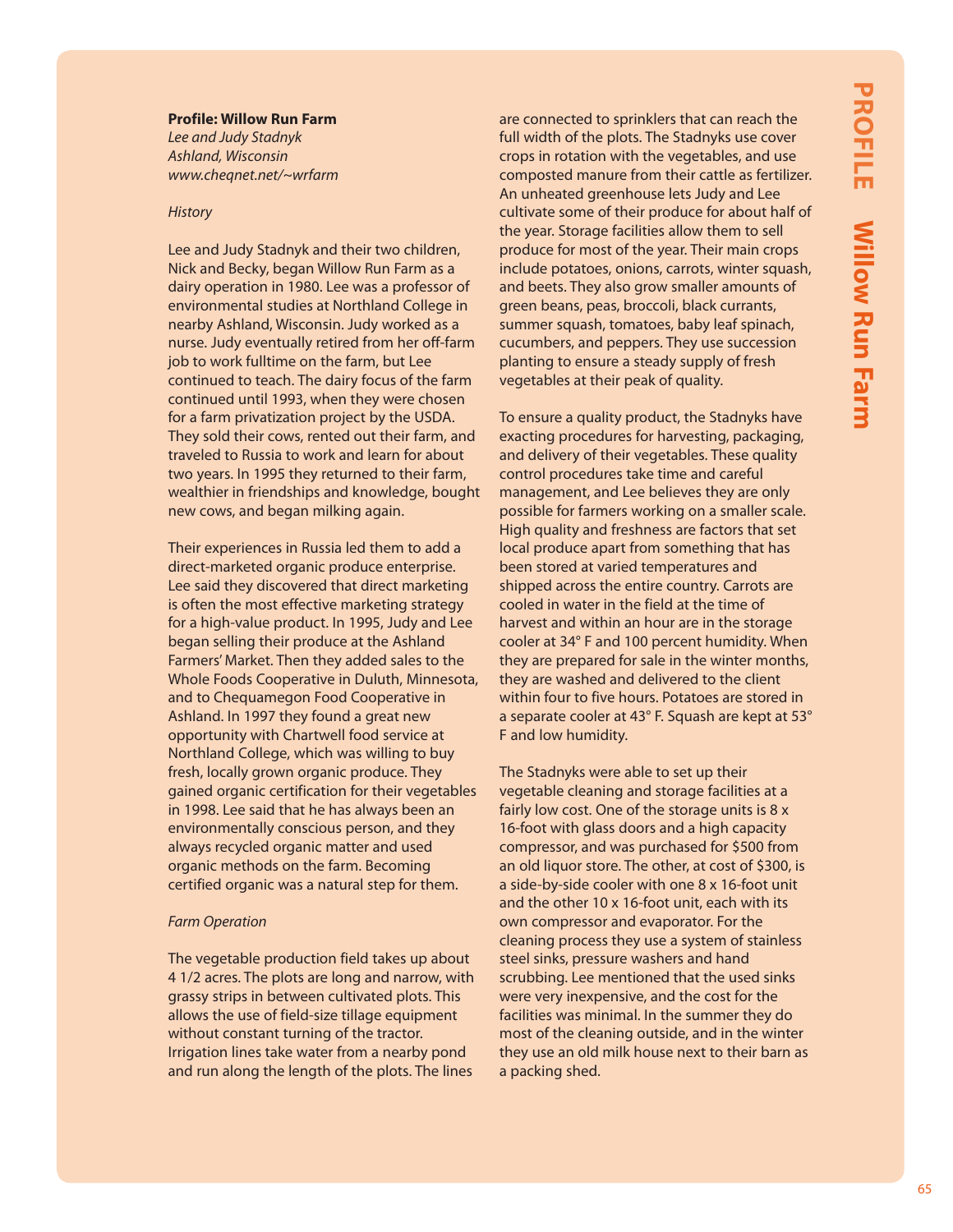#### *Marketing and Pricing*

The Chequamegon Food Cooperative pays organic wholesale prices for locally grown produce. Northland College had been buying organic vegetables from the Chequamegon Co-op at retail prices, and it paid the same prices to the Stadnyks. Lee mentioned that, "organic vegetables generally command a higher price. I believe that that can only happen in a sustainable fashion if you've really got a good product."

Sales to Northland College each week during the school year include about 100 pounds of carrots, 100 to 200 pounds of potatoes and 100 to 200 pounds of onions. Jeff Spangenberg, the food service director at Northland College, said that Lee's produce is similar in cleanliness and packaging to what he receives from other suppliers. Carrots are delivered to Northland College in 50-pound reusable plastic boxes with lids, and potatoes and onions are delivered in 50-pound mesh bags. Direct communication between the Stadnyks and Mr. Spangenberg led Lee and Judy to grow a larger Asian carrot (Kuroda) so the college can make carrot sticks from them. This is an advantage small-scale farmers have over larger industrial operations: They can plant varieties that are tailored to a customer's specific needs.

The Stadnyks keep their ordering and billing methods simple. The food service director at Northland College telephones once a week and tells Lee what he needs. Judy and Lee have a blank order form for the Chequamegon Food Co-op with their products and prices listed. They collect that form on Monday and usually fill the order on Tuesday. They also do special requests by phone. To bill their customers, Lee and Judy have a manager sign a delivery receipt form at the time of delivery. They will then make out an invoice and send their customer a bill.

Judy and Lee have regular meetings with their customers to get their input. Lee emphasized that it is necessary to be very involved with your customers if you are direct marketing: "This kind of farming is totally different. You

have to go out and be willing to spend time with people and cultivate connections." By always providing high quality produce, they can retain their current customers as well as find new ones. As Lee said, "It's a slow way to build a business, but it's a good way." The Stadnyks have also participated in local food dinners and in educational events at Northland College as a way to engage potential customers.

#### *Labor*

Lee spends about 10 to 12 hours a day working on the farm during the growing season. The most time-consuming chores are baling hay and caring for their animals, but he mentioned that weed control is one of their biggest challenges. They use a combination of a tine weeder and flame weeding. They hire at least one person full time from June until September, and there are times in September and October when they will hire crews to come in and help with harvest. But while Judy and Lee spend a lot of time and effort making their farm successful, Lee said it is also important to take some time once in awhile to "stop and smell the roses."

#### *Local Cooperation*

If one of their customers is looking for a product not offered at Willow Run Farm, Lee said that they would send the customer on to one of their neighbors or friends who might have the product. He explained that the Ashland farmer's market operates with a healthy dose of "friendly competition," similar values that were envisioned by Adam Smith.\* The "invisible hand" of the market was meant to direct the self-interest of individuals into a positive benefit for society. In this manner competition would tend to drive down prices. In Ashland, if someone gets to the market early with a product, they may charge a higher price. As competition arrives, prices go down. Those who make an extra effort to show up early gain some benefit from that, but no one gets shut out of the market. Personal and friendly marketing relationships seem to benefit smaller scale farmers, as well as the market in which they participate.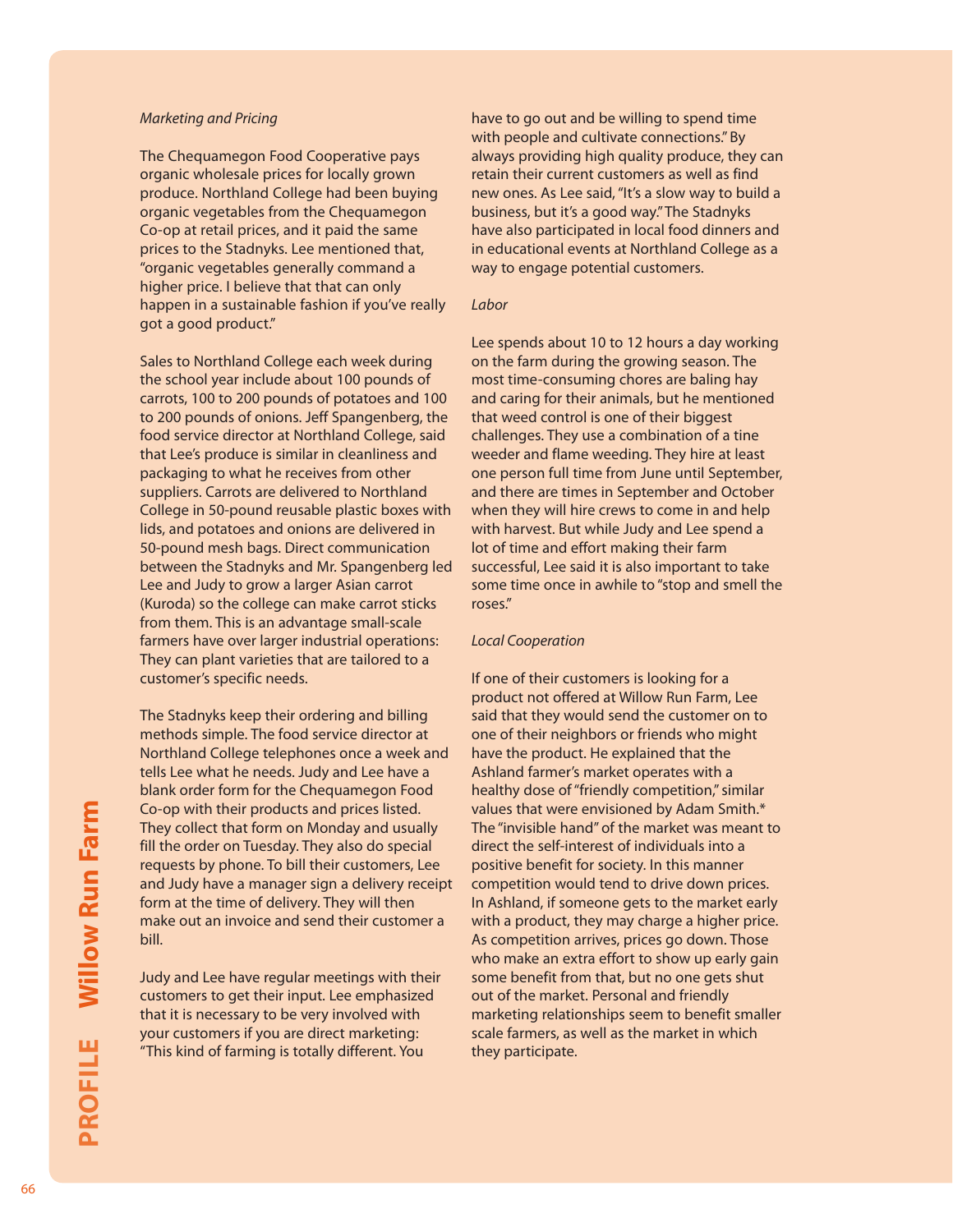\* *Smith, Adam. 1904 (first published 1776).* An Inquiry into the Nature and Causes of the Wealth of Nations. *London: Methuen and Co., Ltd., ed. Edwin Cannan. Fifth edition. Online: http://www.econlib.org/LIBRARY/Smith/ smWN.html. (Retrieved December 2006.)*

#### *Future Direction and Advice*

Lee said that in the future they plan to expand their organic vegetable production and might look into some new marketing outlets for their produce. They are also raising some grass-fed beef, which will be ready for market in the next couple years.

Lee offered some final advice for others who may be considering the possibility of direct marketing produce to an institutional market: "If you're going to market vegetables you have to be a reliable supplier, and you have to have quality." The best things small local farmers have going for them are high-quality varieties of produce and short shipping times. Being prepared with a reliable supply of high quality produce is vital. Farmers should be able to go to a potential buyer and tell them what they can provide, how much and how often they can provide it, and how they will do it. In addition to this, Lee said, "don't be afraid to take your products into a restaurant or foodservice." Let your potential customers see first-hand that you have a high quality product.

#### *Epilogue*

Late in 2004, Judy Stadnyk was diagnosed with an aggressive form of cancer. The Stadnyks scaled back their farming operation for the 2005 season and ended deliveries of vegetables to Northland College. They traveled and made the most of the time they had together. Judy died on June 29, 2006. At the time of this writing Lee Stadnyk was in the process of deciding new directions for the farm, and considering an organic grass-fed beef operation. A memorial to Judy is posted on the Willow Run Farm website:www.cheqnet.net/ ~wrfarm/pages/judy.html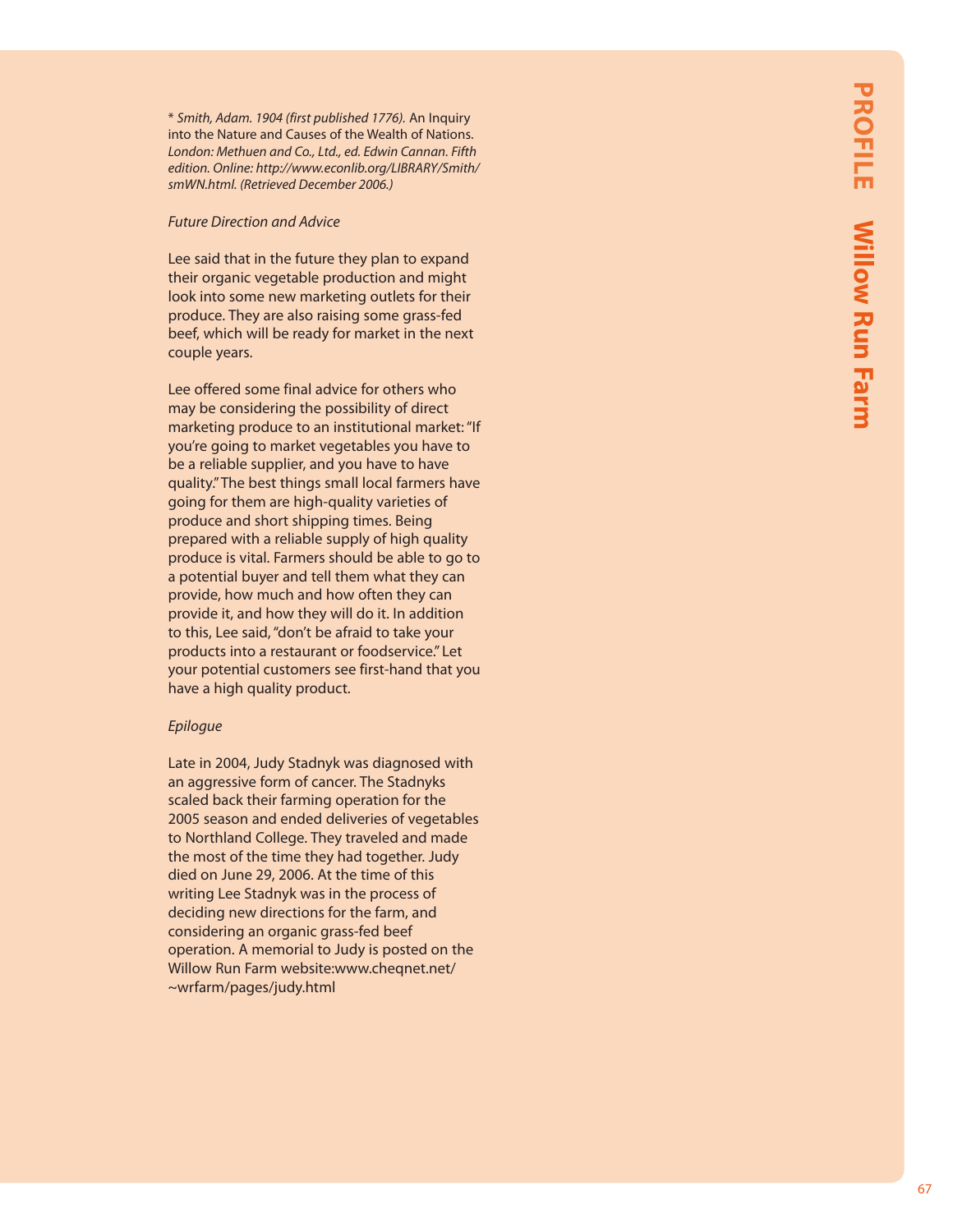#### **Profile: Jeff Spangenberg, Food Service Director at Northland College**

Jeff Spangenberg is the food service director for Northland College in Ashland, Wisconsin, and an employee of the Chartwell company. In a brief phone interview, he shared some helpful pointers for farmers thinking of attempting a direct marketing relationship with an institutional customer.

Working within an institution's processing and storage capabilities is often a challenge for local farmers. It can be easier if the institution has fewer people to serve. Northland, relative to other colleges, has a fairly small student body, so it is easier to meet their needs for both amount and quality of produce. Northland also has a vegetarian chef, so it is easier for their kitchen staff to use large amounts of produce in their menu plan.

Size and consistency of the vegetables are important to the school cafeteria. They have to peel the potatoes for many of their dishes, so large potatoes mean less labor. They typically use the carrots they get from Willow Run Farm for carrot sticks, so larger carrots also save on labor. Thus, the Stadnyks grow the large-sized Kuroda variety of carrot for the school.

Farmers should know that food service companies like Chartwell usually work on a fixed budget, which is part of their contract with the school. Smaller private schools often have a greater degree of flexibility to adjust the budget for their food service provider. The bureaucratic layers of a state-run system can make such financial flexibility more difficult for these universities.

It is important for farmers to have an understanding of how these institutions work. Most of the institutions are accustomed to the convenience of large processing and distribution companies, and working with a

local farmer often requires some new methods. A successful enterprise between these institutions and their local farmers will require both to be creative and flexible when trying to work out their marketing relationship. Good relationships and communication between farmers and institutional customers are vital. When asked about the ordering and billing process with Willow Run Farm, Spangenberg said, "Lee is just a phone call away."

One challenge for local farmers may be in dealing with payments from institutions. Spangenberg mentioned that initially, Stadnyks had to wait some time before getting paid for their first deliveries. Because of the complexity of institutional budget systems, it is usually not possible for payment on delivery. Once the payments are initiated, however, they are consistent.

Before telephoning a food service manager, farmers should have a good idea of how to make a direct marketing relationship with an institution possible and how to overcome common challenges. Institutional customers and food service directors may be interested in buying local, but it is vitally important for the farmers to recognize that this can be a challenge even when it is desired. Persistence and good communication are crucial to getting such a project underway.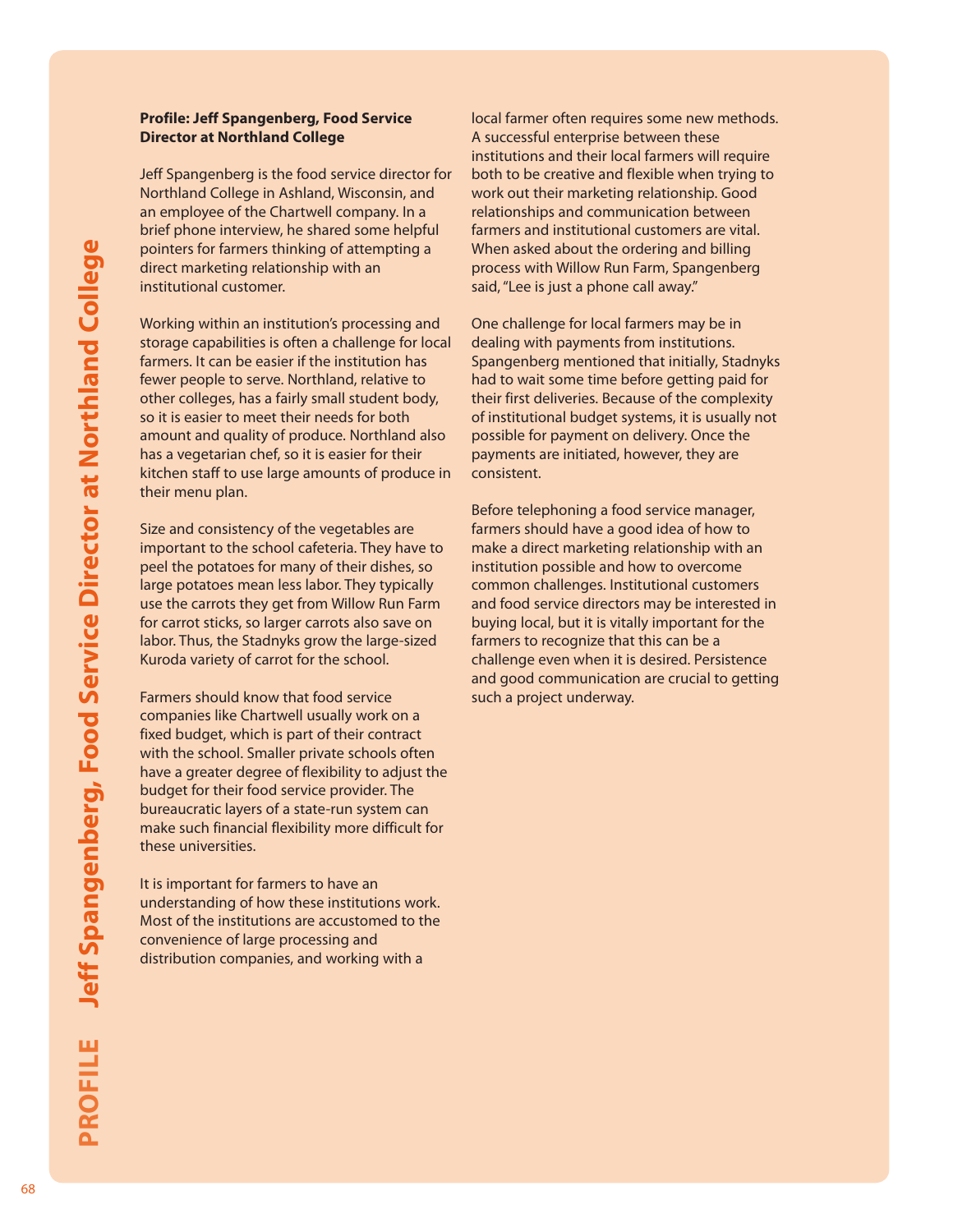# **BROKERS AND DISTRIBUTORS**

#### **Distributors**

Food distributors are a key component of the food system in the United States. Restaurants, caterers, convention centers, school and college food services, and other types of food services all rely on distributors to get them the food and food-related products that they need to serve their customers. A recent University of Minnesota-sponsored study has shown that food service managers like the streamlined ordering system. Often, they can order everything they need from one or two distributors.

Farmers' opportunities to sell their food products to local or regional food services are limited by time, staffing, and money constraints on the farmers as well as on the food services. Distributors meet the needs of food services for specific quantities of specific products at a specific time. Distributors can also meet the needs of farmers by handling the marketing, ordering, billing, and delivery tasks, thus allowing the farmers to concentrate on their production. Farmers who want to tap into the food service market might consider working with a distributor. For more insights into the needs and wants of distributors and the food services that use them, see "Making the Farm-School Connection" and "From Barn to Banquet" in Resources for Sales to Brokers and Distributors, page 72.

Distributors often require or prefer GAP certification or similar documentation of on-farm food safety practices; as well as liability insurance from their farmer-suppliers. Be sure to read the Good Agricultural Practices (GAP) section on page 58, and the liability section on page 91.

Brad Donnay of Donnay Farms has a small-scale "farmstead" goat cheese operation that uses milk from the farm's own goats. Brad said that when he was starting his business he spent two to three days each week in the Twin Cities metro area, meeting with restaurant managers or corporate managers of restaurant chains and offering samples of his cheese. He found a good

market for his cheese at high-end restaurants. As his business grew he needed to spend more time on the cheese production. He asked his restaurant customers which distributors they liked, then approached those distributors and offered them the opportunity to take over the work of selling and delivering the cheese to his restaurant customers. He still supplies a few restaurants on his own. He has a non-compete agreement with the distributors, and charges the same base price to restaurants that the distributors would charge.

Brad said that it was not difficult to get appointments to meet with managers of restaurants or with the sales staff of distributors. If you want to be successful in marketing you need to be willing to pick up the telephone and call people. It is important to find out who the decision maker is for any organization or business and be prepared to answer that person's questions about how your product can meet his or her needs, as well as questions about your farming practices, your processing and food handling practices, and how you comply with state and federal regulations.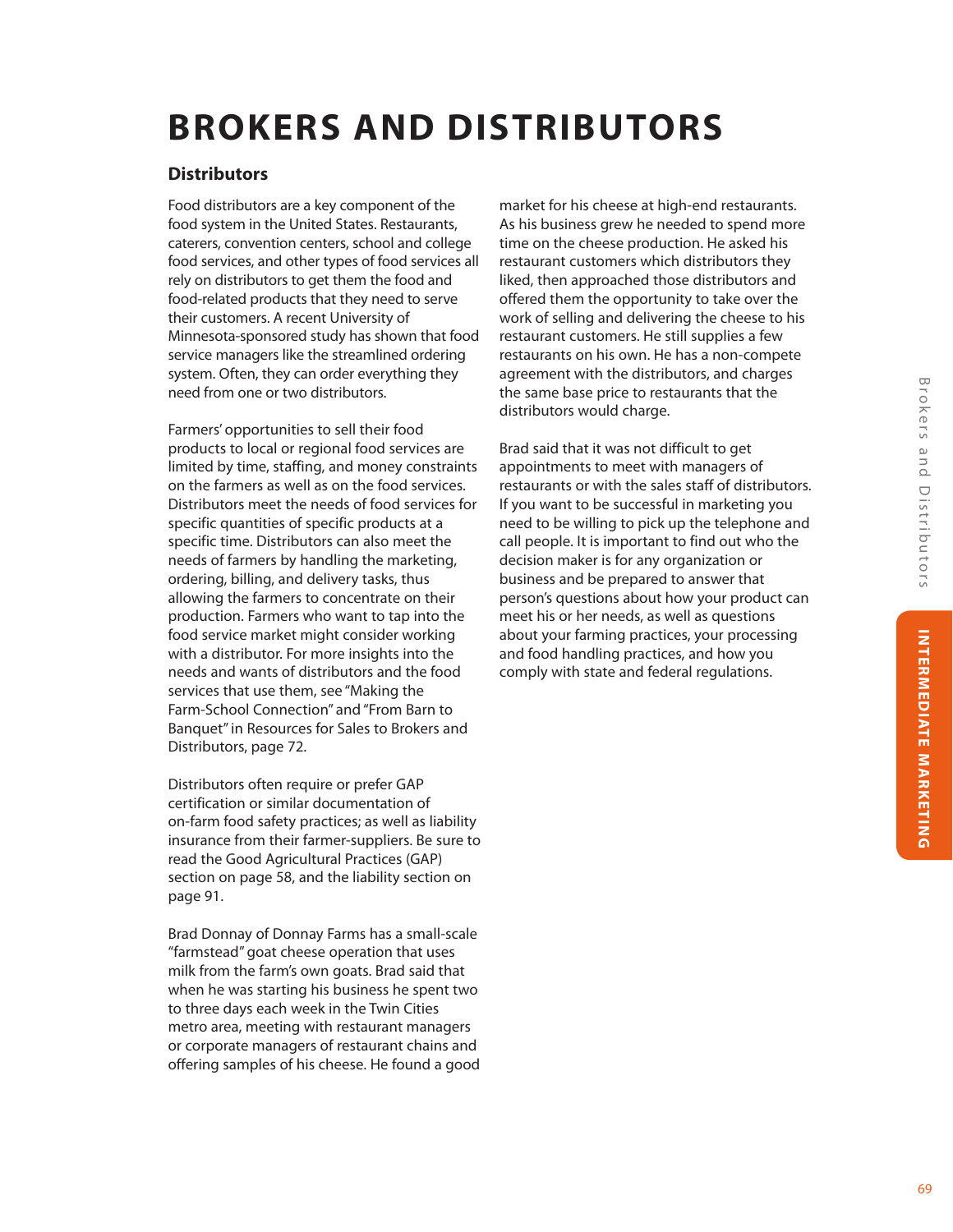# ADVANTAGES OF WORKING WITH A DISTRIBUTOR

- The distributor handles all of the ordering and billing.
- The distributor can offer products to a wider array of potential buyers than farmers could reach on their own.
- The distributor can smooth out the problem of seasonal availability by buying from local farmers in season, and sourcing products from elsewhere when the local products are not available.
- Farmers can sell larger quantities than they might be able to sell through direct marketing methods.
- Depending on product type, the farmers may not need to develop their own labels, brochures, consumer-oriented packaging, or other brand identity materials.
- Farmers can sell raw fruits and vegetables with minimal processing.
- Payment may be more rapid than with some other forms of sales to intermediate buyers.

# TYPICAL REQUIREMENTS FOR FARMERS WHO SELL TO A DISTRIBUTOR

- Product liability insurance. The amount of insurance required may vary depending on the product and quantity that the farmer is selling.
- "Hold harmless agreement." Farmers might be asked to sign an agreement accepting responsibility for any injury that may result from people eating their product.
- Product analysis and nutrition labeling. These may be required for processed products.
- Consistent packaging and sizing. Products are offered to the distributor's customers in standard sizes, and the farmers need to package the products accordingly.
- On-farm storage. Farmers may need to be able to hold their product until the distributor has a need for it.
- Transportation. Farmers may need to arrange shipping for their product to a distributor's warehouse. This may involve hiring a truck, or it may involve coordinating with a distributorowned truck.
- Quality product. A distributor may be able to sell product that isn't considered "premium," but it still needs to have acceptable quality.

Sources: *Jeff Larson, SYSCO Minnesota Duane Pflieger, Bix Produce*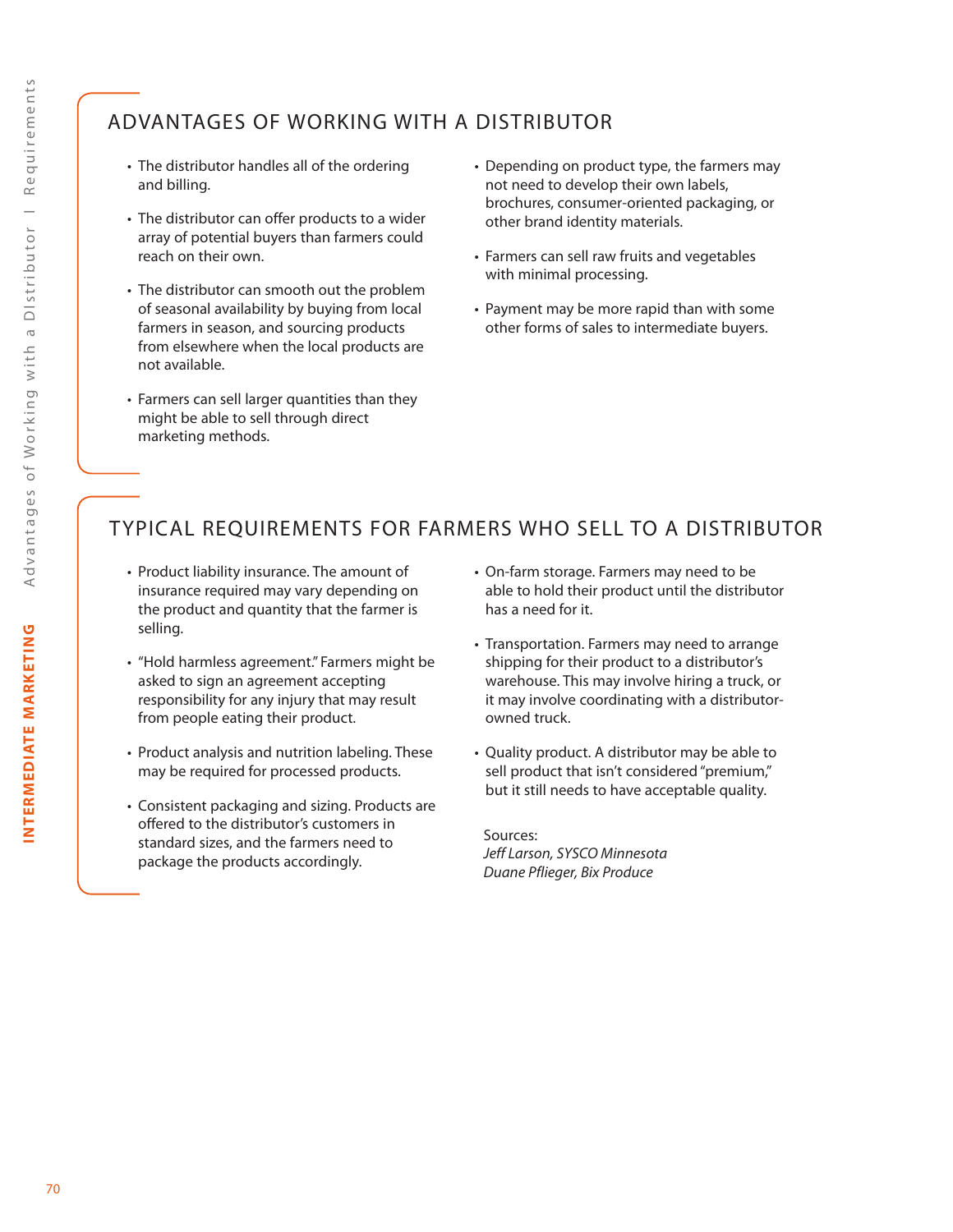## **Brokers**

Food brokers are business entities that source products from farmers for resale. They are different from food distributors in that they typically do not carry a complete range of food service products, or even a complete line of a certain type of product. They may focus on a few types of products, or a certain specialty line. Or, they may deal with a wider range of products but without the regional or statewide distribution system a distributor has. An example of a broker is a livestock auction house. The auction service sources animals from farmers and provides a central location for buyers to come and bid on the animals. There are some individuals and businesses in Minnesota that function as brokers for local foods.

The local food broker is a model that has potential for creative uses with a variety of farm products. Some farmers discover that they are good at direct marketing their products, but many farmers prefer to concentrate on their farming and would like to have others do the marketing. Local food brokers are one way that this can happen.

Thousand Hills Cattle Company, owned by Todd Churchill, is one example of a local food broker. The company is based in southeastern Minnesota. It buys grass-fed beef raised using a prescribed protocol from regional farmers, arranges processing at the Lorentz Meats processing plant in Cannon Falls, Minnesota, and then markets the beef to grocery stores and restaurants in Minnesota and Wisconsin.

The farmers get a premium price for animals sold to Thousand Hills. Thousand Hills adds value to the beef by marketing it as a premium product in urban locations that the individual farmers could not reach on their own. Thousand Hills takes full responsibility for the marketing, and in return the company reaps the benefits of the price spread between what they pay the farmers and what they earn from sales to food retailers. This arrangement allows the farmers to concentrate on what they do best: raising excellent beef on pasture. Todd believes that it is important to have different types of business risks owned by the proper entities. Farmers are best suited to bear the risks of production, but the marketing risks should be borne by a marketing business. A common downfall of farmer-owned cooperatives is that they do not spend enough money to develop a good marketing program. Todd estimates that Thousand Hills spent half a million dollars to develop its brand and build a stable marketing program with a broad and diverse group of customers. They work to find at least three different types of customers for each cut of meat to ensure that they can sell every cut from the carcass. He views the Thousand Hills business as a relationship of mutual benefit between himself and the farmers. He depends on the farmers to supply top quality grass-fed beef, and they depend on him to market it effectively so that they can make a profit. Todd believes that his for-profit marketing business is a good model for building a sustainable local food system.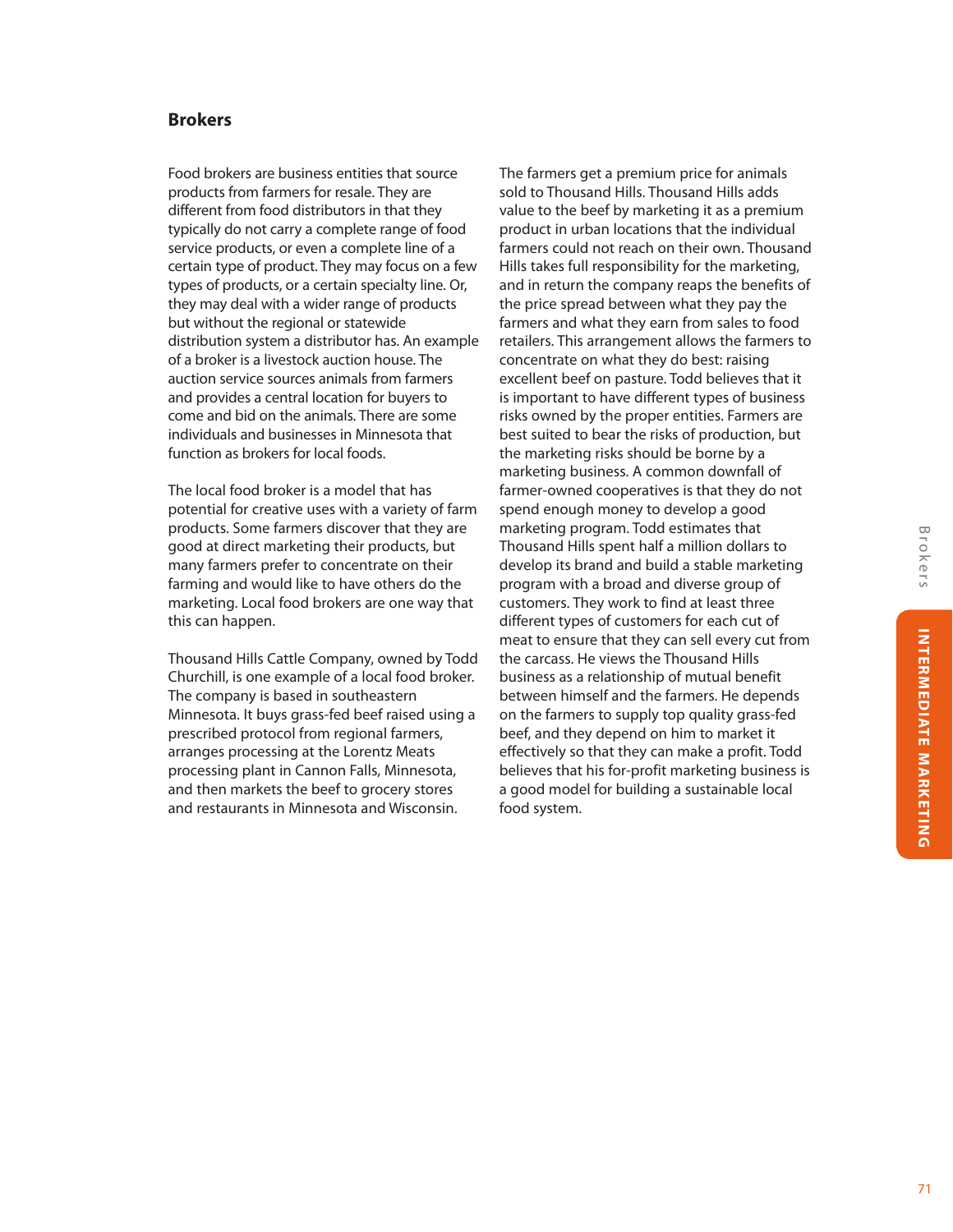# FORAGERS

Foragers are individuals who are paid to find local suppliers of food. A forager might be hired by a caterer to find the local food products that are needed for a special event meal. For example, the University of Minnesota-Morris campus has

hosted sustainable agriculture events featuring local food meals. The food service hired Anne Borgendale to "forage" for the food needed for those meals. Anne grew up in that part of Minnesota, so she was familiar with the area farmers

and their products. She estimated that for a 600-person meal it took her about 8 hours to locate the food that would be needed, drive to the farms to get the food products, and deliver the food to the Morris campus food service.

#### **Resources for Sales to Brokers and Distributors**

From Barn to Banquet: Opportunities and Barriers to Greater Use of Minnesota Grown Food at Conferences. 2005. J. Berkenkamp. Minnesota Grown Program, MDA. Retrieved Dec. 2010. Available online: misadocuments.info/ from\_barn\_to\_banquet\_1005.pdf. Results of a survey of Minnesota meeting planners to identify needs and preferences for local food at conferences.

Making the Farm-School Connection: Opportunities and Barriers to Greater Use of Locally-grown Produce in Public Schools. 2006. J. Berkenkamp. Department of Applied Economics, University of Minnesota. Retrieved Dec. 2010. Available online: misadocuments. info/Making\_the\_Farm--School\_Connection.pdf. Results of discussions with food service directors to identify potential for greater use of local food in public schools.

The Packer: The Business Newspaper of the Produce Industry. The Packer, 10901 W 84th Terrace, Lenexa, KS 66214. (913) 438-0784. Retrieved Dec. 2010. Available online at: www.thepacker.com. This produce industry newspaper contains information about industry standards for handling of fruits and vegetables, requirements and proposals for tracking and identification, price reports, and other information that farmers may find useful for communicating with distributors and food buyers. Access to most of this information online requires a paid subscription.

Thousand Hills Cattle Company. Retrieved Dec. 2010. www.thousandhillscattleco.com. For more information contact: THCC, PO Box 68, Cannon Falls, MN 55009. (507) 263-4001. tlein@thousandhillscattleco.com. This website contains information about grass-fed beef and operational guidelines for producers who want to raise cattle for THCC.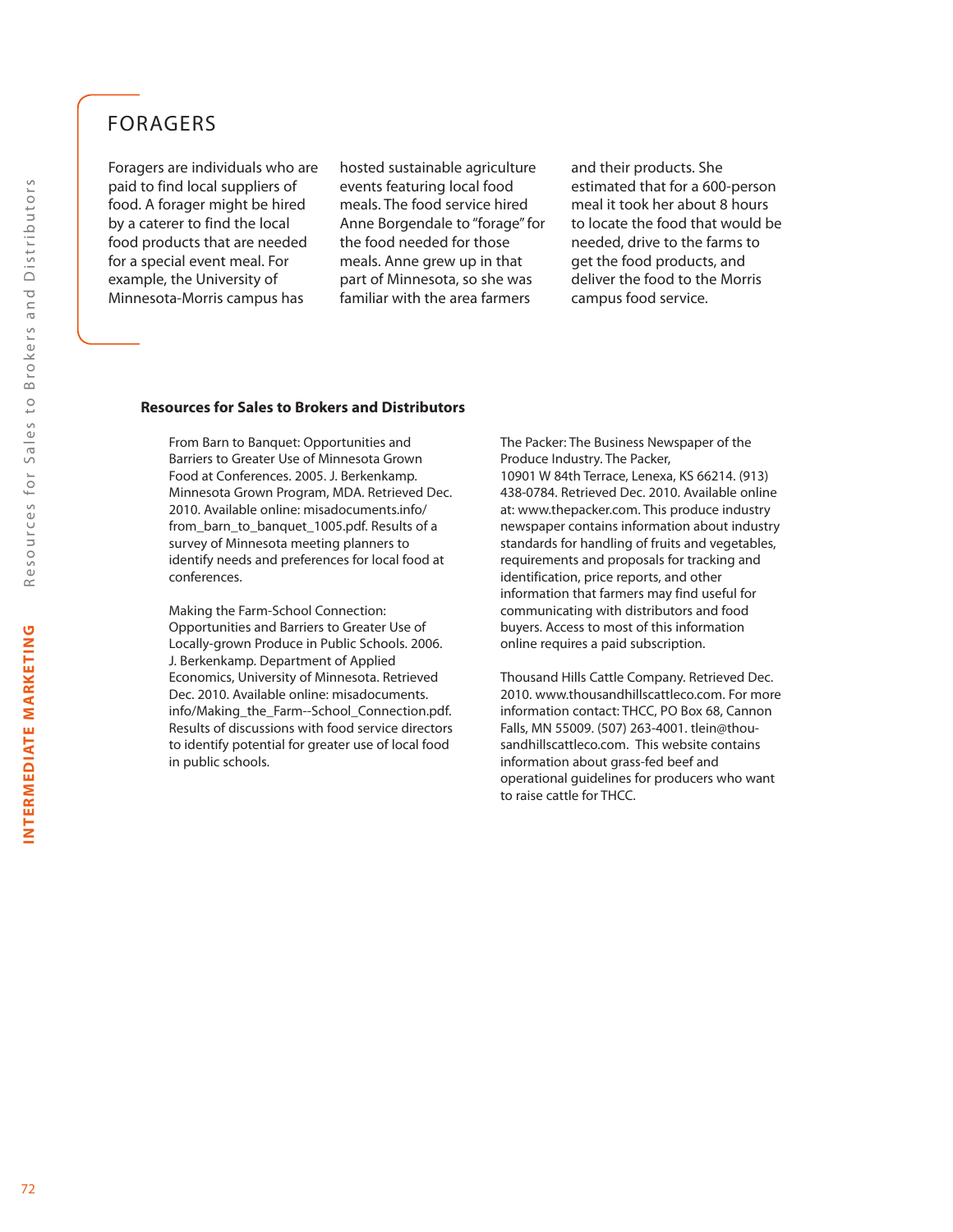# **COLLABORATIVE MARKETING**

Farmers can work together to accomplish marketing goals that they could not achieve by themselves. Sometimes, farmers and consumers or farmers and nonprofit groups work together to achieve marketing goals that benefit the farmers. Marketing collaboration is an area that is wide open for creative efforts.

Farmer cooperatives, or co-ops, are one specialized form of group marketing; this is what most farmers think of when they think of collaboration with other farmers. Co-ops are owned by the farmers, and the farmer-owners have a lot of hands-on involvement in the day-to-day operation of the business. The MISA publication, "Collaborative Marketing: A Roadmap and Resource Guide for Farmers," details the process of forming a farmer co-op (see Resources for Collaborative Marketing ). Co-ops tend to have some difficult challenges. Sometimes they work well, often they struggle, and sometimes they fail. Farmers who want to form a marketing co-op need to expect to spend a lot of time and effort on activities such as feasibility studies, business planning, and marketing plans. Honest, unflinching analysis of the co-op's financial prospects and sales potential is needed. Another crucial component of co-op success is commitment on the part of the farmer-owners. Building a new business is a difficult and long-term process. Co-ops that have succeeded have had members who were willing to put in "sweat equity" as well as monetary support for the co-op.

Co-ops are not the only way for farmers to work together. There are other models:

• Nonprofit organizations take the lead in developing a marketing effort that benefits a group of farmers. Pros: The farmers have little risk; they are not asked to put in

money up front as they would for a farmer co-op. Interested consumers can be involved in the effort, and grant funding may be more accessible to the nonprofit organization than it would be to farmer-owned entities. Cons: The farmers have little control over the effort. Examples of this model in Minnesota: Heartland Food Network, www.mnproject. org/food-heartland.html (verified 12/2010) Pride of the Prairie, www.prideoftheprairie.org (verified 12/2010)

• Public agencies take the lead in developing a marketing effort that benefits a group of farmers. Pros: The agencies can direct a budget and staff time toward work on the marketing effort, and may have access to other resources that can help—the farmers have little risk. Cons: The farmers have little control over the effort. Efforts may be disrupted by staff changes or by budgeting changes that are beyond the agency's control. Examples of this model in Minnesota: Local Foods Partnership, www.localfoods. umn.edu. (verified 12/2010) Superior Grown, www.superiorgrown.org. (verified 12/2010)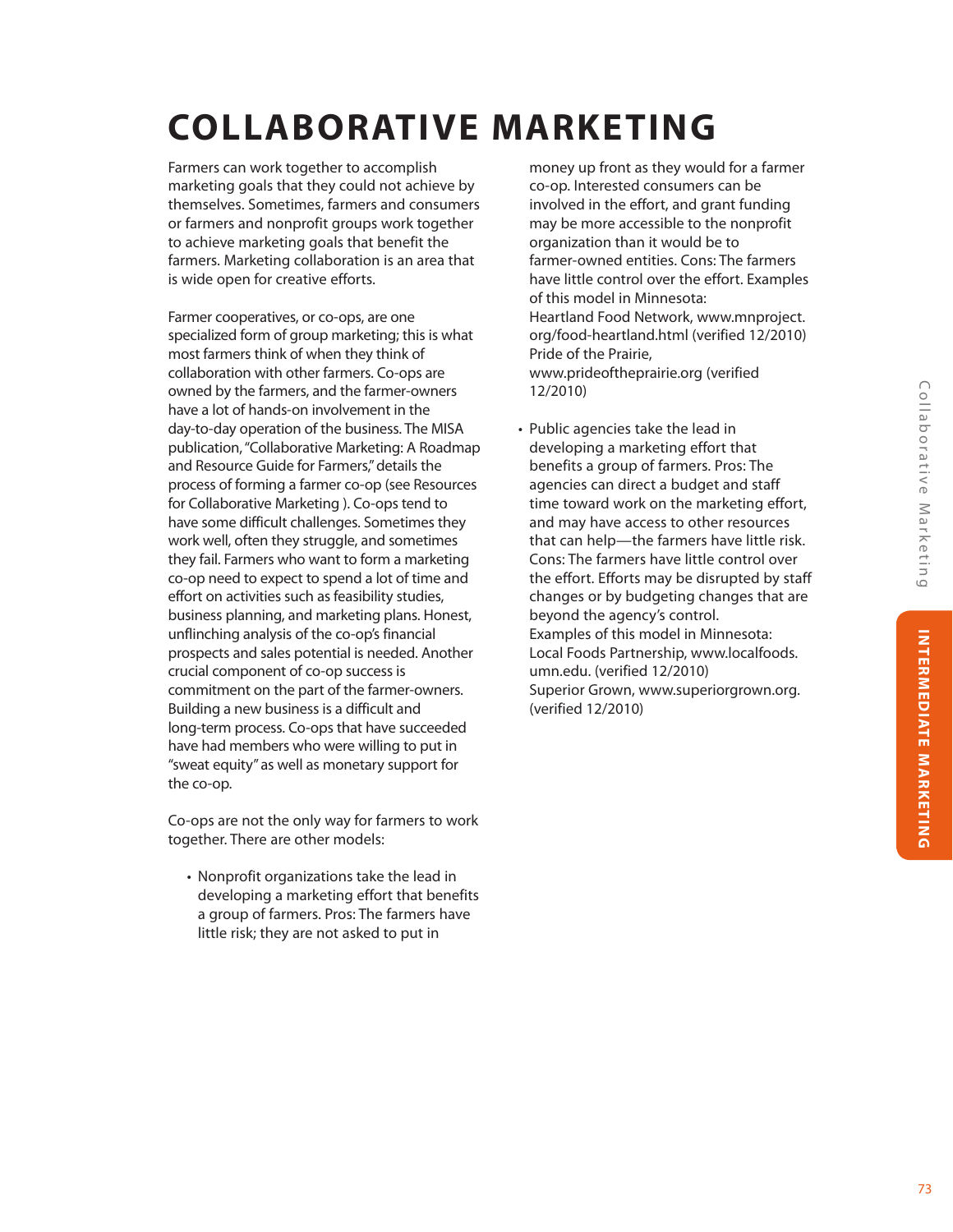# FARMER COOPERATIVE CHALLENGES

- Farmers have to give up some control over their marketing, and sometimes over their production methods as well. This is difficult for many farmers to do.
- Farmers have to sacrifice some short-term self-interest for the long-term good of the cooperative. For example, if livestock prices on the open market are high, the farmers may get less money selling through the co-op than they could just sending the animals to market.
- It takes longer and costs more to get through the business planning, paperwork, and filing stages than anyone anticipates. People get tired of going to meetings, and become frustrated by delays and difficulties that arise. Farmers may be asked to contribute more money than they had planned on to get the co-op organized.
- It takes longer and costs more to get the co-op operations functioning than anyone anticipates. Farmers may be asked to contribute more money than they had planned on to keep the co-op afloat in its early days, when it is still trying to develop its markets.
- Some types of products require processing, and co-op members may be tempted to invest in processing infrastructure so they have control of that aspect. This can lead to large debts that are hard to pay off, and can remove members' focus from important business planning and marketing tasks.
- The farm families often try to do a lot of the co-op work themselves, to save money that would have to be paid to an employee or a consultant. This can lead to overwork and burnout for the farm family members. It can also lead to mistakes made by people who do not have the necessary expertise for the task.
- Some members of the co-op may end up doing more of the work than other members. This can lead to resentment on the part of those doing more work. It can also lead to a sense of disenfranchisement on the part of other members who may feel that they have no right to comment on co-op operations since they are not putting in as many volunteer hours.
- Hiring, training, and keeping employees is a challenge for any business, but a co-op has some special challenges. An employee expects a regular paycheck and regular pay raises for good performance. The farmers may be putting in volunteer time and not getting any higher prices for their product, so that creates some tension over employee expectations.
- Grant funding may help co-ops through some financial troubles, but can also become a burden. The work needed to fulfill the terms of the grant can take time away from work needed to build the co-op's business.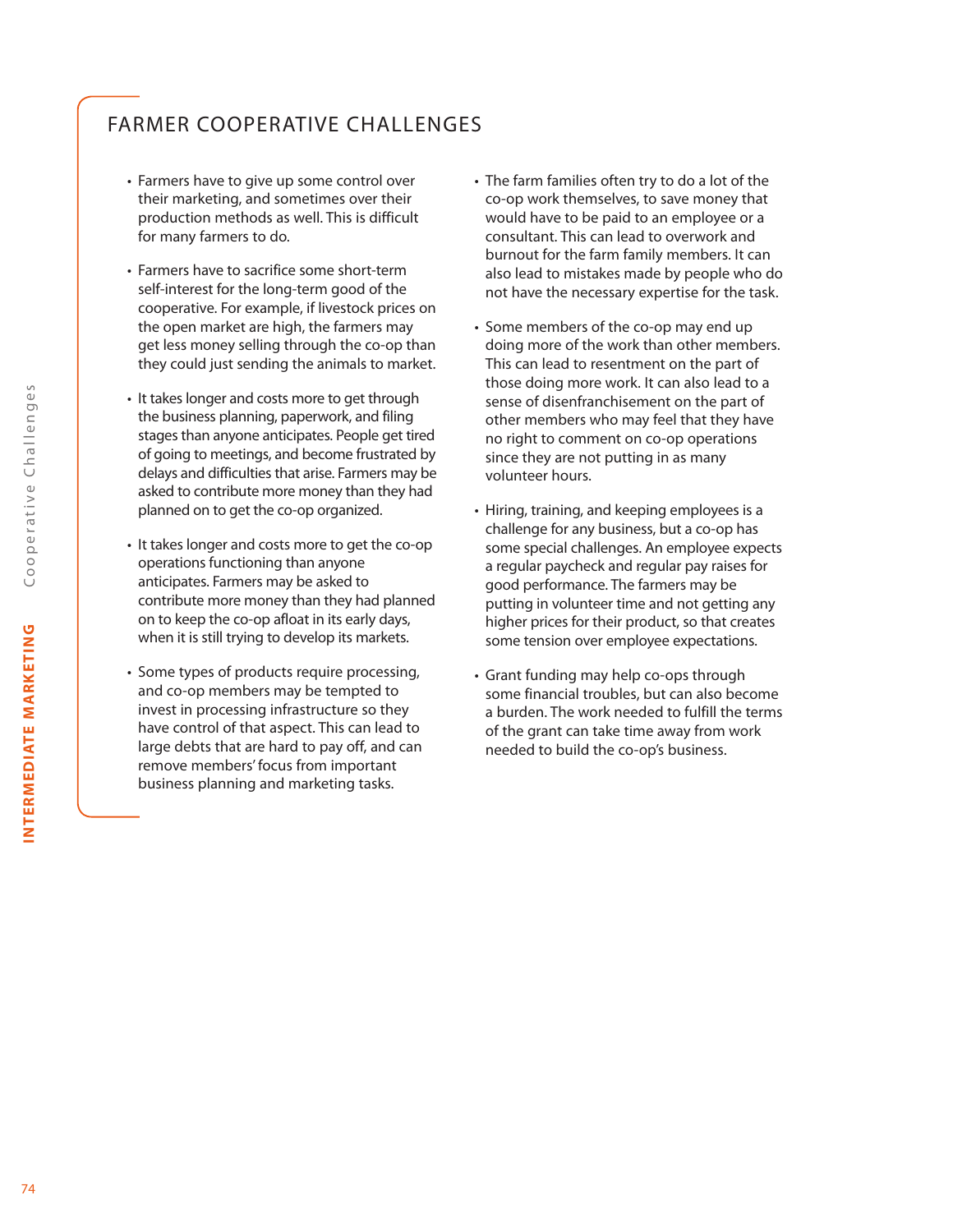The Heartland Food Network is an example of nonprofit organizations, state agencies and potential buyers of local food coming together to form a marketing effort that will benefit consumers and farmers. The Minnesota Project convened a steering committee which included MDA's Minnesota Grown Program, Food Alliance Midwest, the Farmers Union, and local chef Paul Lynch. In 2006, this group launched a unique collaboration of chefs, farmers, processors and distributors committed to bringing high quality, locally grown, sustainable and organic products to Midwest dinner tables. Initial efforts are focusing

on increasing the amount of local food served in restaurants.

The chefs, processors and distributors make a commitment to buy locally grown food, and to increase the amount of local food that they buy each year. The restaurants in the Network advertise their use of local food to customers. Minnesota farmers have been recruited to supply the products that the distributors and chefs want.

This is a low-risk collaborative marketing effort for the farmers. The chefs and distributors are putting money into the marketing effort, and the farmers are not. In exchange for little risk, the farmers have limited control over the marketing. Decisions on how the Heartland Food Network is presented to the public are made by the chefs and distributors who are members. Farmers can have some influence over what food is served, though, by being in direct communication with the chefs about what products they have coming available. Chefs need that communication from the farmers, since they do not have time to spend making phone calls to find out what is available.

# Heartland Food Network | Cooperative Resources Heartland Food Network I Cooperative Resources | INTERMEDIATE MARKETING | **INTERMEDIATE MARKETING**

#### **Resources for Collaborative Marketing**

*Collaborative Marketing: A Roadmap and Resource Guide for Farmers*. 2000. R. King and G. DiGiacomo. MISA. Publication no. BU-07539. Available in full text online or from: University of Minnesota Extension Distribution Center, 405 Coffey Hall, 1420 Eckles Ave, St. Paul MN 55108-6068. (800) 876-8636. www.extension. umn.edu/distribution/ businessmanagement/DF7539.html.

This document outlines the steps needed for farmers to organize a farmer-owned marketing cooperative, and profiles ten cooperatives that were formed or in the process of forming during the years 1996 through 1998.

*Romance vs. Reality: Hard Lessons Learned in a Grass-Fed Beef Marketing Cooperative*. Updated 2010. A. Wilson. Available online on the Iowa State University Extension website: www. extension.iastate.edu/agdm/wholefarm/html/ c5-220.html. Retrieved Dec. 2010. This is candid reflection about the operations and challenges faced by the Tallgrass Prairie Producers Co-op, written by Annie Wilson, a member and former business manager. Tallgrass Prairie Producers Co-op operated from 1995 to 2000, raising and marketing grass-fed beef from ten Kansas ranches.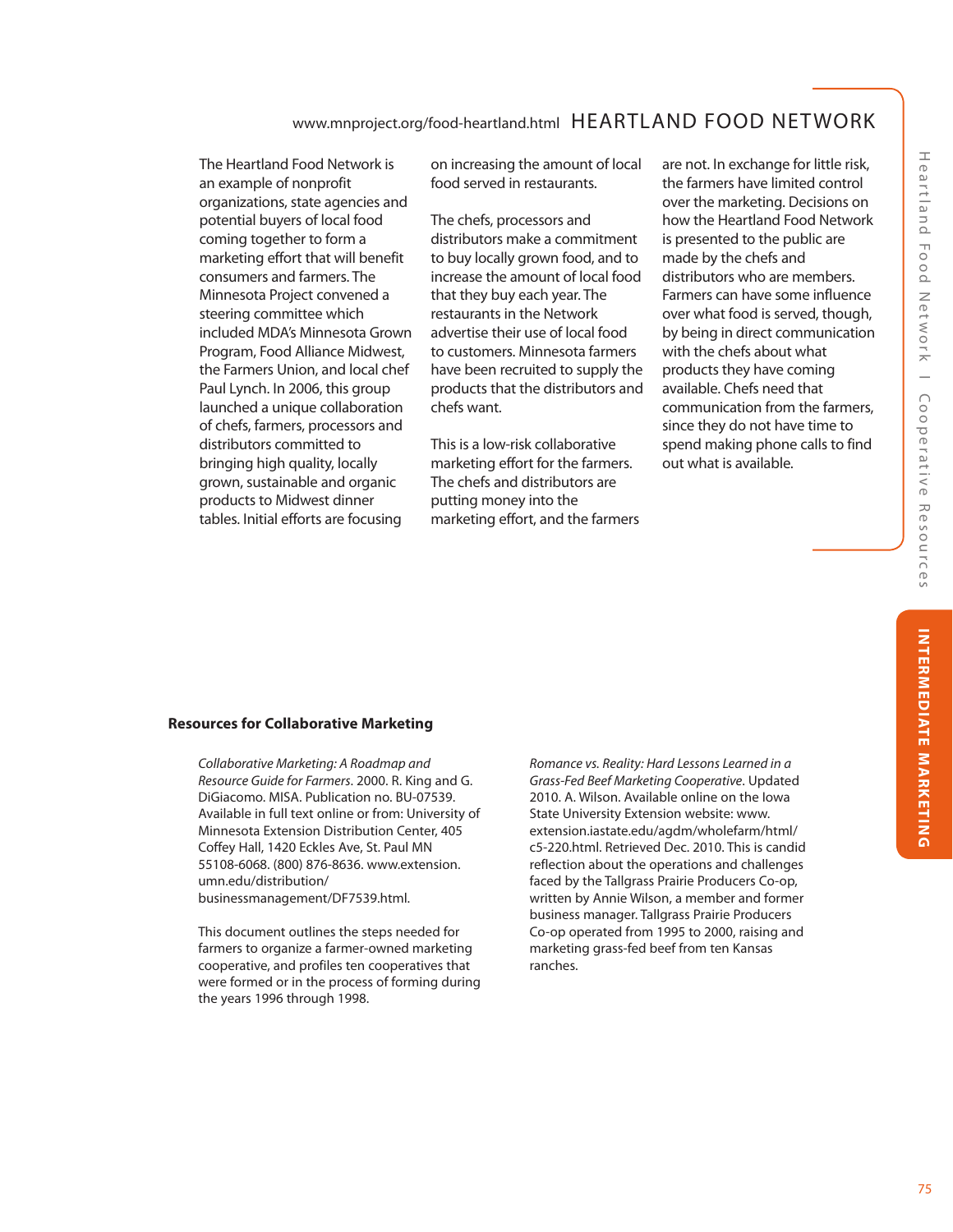# **Profile: PastureLand Cooperative**

*Jean Andreasen, Manager www.pastureland.coop*

PastureLand Cooperative is owned by a small group of grass-based dairy farmers milking roughly 625 cows in southeastern Minnesota. PastureLand's award-winning butter and cheese are made from the milk of 100 percent grass-fed cows, and are sold primarily at retail outlets in the Twin Cities and Southeastern Minnesota. PastureLand also has a mail order business that ships product nationwide, which accounts for seven to nine percent of sales. PastureLand has built a successful niche within a highly competitive dairy environment.

PastureLand was organized in 1998, and its membership consists of five dairy farms operated by six families. They began selling cheese in 1999, and butter in 2000. Jean Andreasen, their general manager, was hired in 2004. All of the farms are organic and Food Alliance certified. In 2006 the co-op's gross income was \$1.2 million dollars; \$253k were generated from the sales of value-added products. The co-op's signature gourmet butter has taken top awards at the American Cheese Society Competition and Judging for three consecutive years. PastureLand recently obtained a Value-Added Producer Grant (VAPG) from the USDA to help it expand its regional sales. The hire of Steve Young-Burns as their sales director in 2006 will help facilitate this process.

Whether to rent processing capactiy or purchase processing facilities is always an issue for value added products, and PastureLand chose to not invest in its own processing infrastructure, but works with co-packers to produce their butter and cheese. The co-op produces its butter and cheese during the peak of the grazing season. Product is stored both on a co-op member's farm, and at Co-op Partners Warehouse in Saint Paul. Up until now the co-op has kept ownership of its distribution system. This has meant more work to get products delivered to markets, but has minimized expenses. As sales increase, it is possible that the co-op may outgrow the capacity of their co-packers and their storage facilities. The lack of dairy processing facilities in the immediate area of their farms has forced them to look at processing options further away. Finding markets for by-products—skim milk, whey, and buttermilk—can also be difficult because of limited local outlets.

Jean notes PastureLand is fortunate to have members who were truly committed to the co-op from the beginning and willing to invest their time and personal resources to grow and nurture the business. The cooperative is also fortunate to have high-quality products that fill a specific market niche. Natural food cooperatives and retailers have proven to be effective outlets for their products as target customers tend to be well educated, health-conscious and eager to support sustainable farming practices. Other things that have benefited the co-op in recent years include:

- Time spent on a visioning process, which allowed the members/staff to build consensus on where they wanted to take the co-op
- Preparation of a formal business plan
- Regularly scheduled board meetings
- Standardized financial reporting, which gives board members an opportunity to compare recent numbers with past performance.

PastureLand is poised to expand, and with expansion will come additional challenges. The board members will need to spend less time on operations, and more time on governance and developing tools for measuring the co-op's progress. The co-op members will have to look carefully at the pricing of products to make sure they can sell a good volume of product without harming profitability. The grant funds will help them through sales expansion, but they need to be sure the co-op can pay its expenses with funds generated by the business once the grant is completed. Finally, the co-op will have to expand its membership in order to increase its milk supply as sales increase. Organic milk is a product in great demand, and competition for new producers is fierce. For some dairy producers it can be a temptation to chase short term gains, rather than supplying a co-op with milk and committing to the slower process of growing a business and brand of their own. PastureLand is interested in engaging farmers in building a brand and an organization they can be confident of, and that gives them a good return on their investment.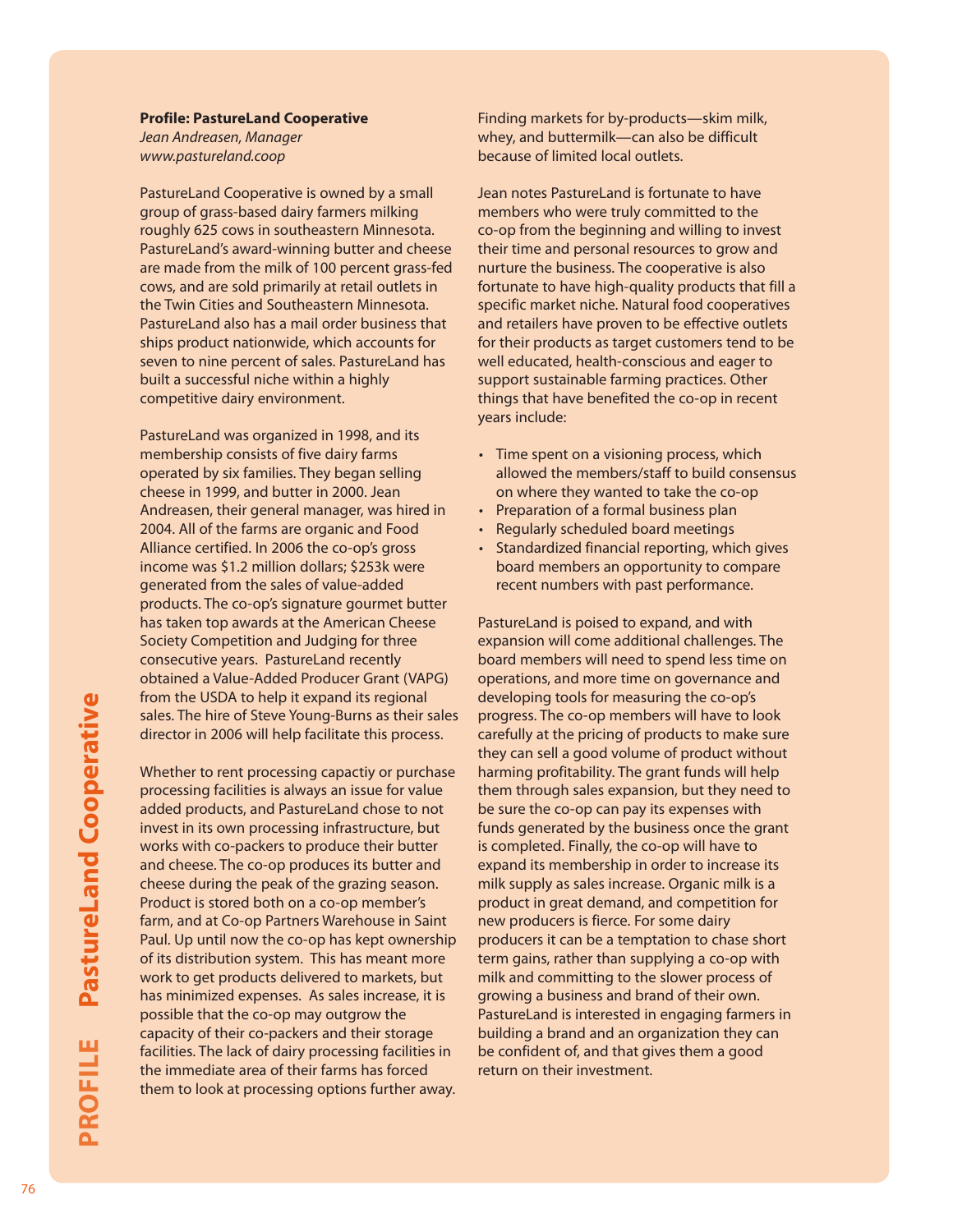#### **Profile: Whole Farm Co-operative**

*Long Prairie, Minnesota Robert Bromeling, Manager www.wholefarmcoop.com*

The Whole Farm Co-op, based in Long Prairie, Minnesota is an example of a farmer cooperative that has struggled, but has stayed in business for ten years. It is made up of about 30 farm families who pay annual membership dues of \$75, plus 30 percent of sales to the co-op. The annual dues can be paid in \$75 cash, or in \$25 cash plus work at the co-op in lieu of the remaining \$50 cash payment. Annual dues are used primarily for advertising. The co-op operations are funded from the 30 percent of sales retained by the co-op. Running the co-op on 30 percent of sales is an ongoing struggle. Equipment repairs or upgrades are very difficult to finance. When repairs or upgrades have been necessary, one or more co-op members have usually stepped in to help.

All co-op members are eligible to serve on the board of directors, which is elected at annual meetings. Manager Robert Bromeling meets with the entire membership once per year at the annual meeting, but then also has one or two meetings per year with each "product group," made up of all the farmers that produce a particular product. The farmers have direct control over the prices that the co-op charges for products.

Whole Farm Co-op offers a wide array of products, including beef, pork, chicken, eggs, cheese, jams and jellies, baked goods, fruits and vegetables, flour, pancake mixes, bread mixes, maple syrup and honey, wooden utensils and furniture, gift packages and cards, and teas and coffee. All products are from the local area except the tea and coffee. Robert noted that they carry the line of organic and fair-trade teas and coffees at the request of their customers.

The co-op does not have a limited membership, and has never turned down new members. Prospective members have an entrance interview and a site visit by the board members, then pay their annual dues and are eligible to sell through the co-op. Members hold their products at their own farms until the co-op needs them, then they deliver their products to the co-op. The exception is meat. The co-op schedules processing at a USDA-inspected processing plant.The farmers deliver the animals to the plant and pay for the processing of their animals, but then the processed meat is stored at the co-op building until it is sold. Beef slaughter is typically done in June and October to take advantage of the peak quality times for grass-fed beef.

When several farmers can supply the same product, the co-op rotates orders so that everyone gets a chance to

supply. Farmers do not sign a contract to deliver product to the co-op, but the long-term members have a commitment to the co-op and will deliver their product when called upon. All products sold by the co-op can be traced back to the member that produced them. Members are paid after their product sells. This can lead to a delay for payment on beef and pork, as some cuts are more popular than others and it takes some time to sell all of the cuts from an animal. Farmers who sell meat through the co-op basically give the co-op a zero-interest loan on the product, and the term of the loan varies depending on the demand for meat.

Whole Farm Co-op has standards of sustainable and humane production that its farmer-members commit to following. Broiler chickens must be free-range, laying hens must never be caged, beef must be raised on pasture and without sub-therapeutic antibiotics, and farmers must use sustainable cropping practices. Co-op board members and the co-op manager do occasional spot-checks on farms to verify that the standards are followed, but thus far they have not used any outside verification of the farmers.

Whole Farm Co-op is unusual among co-ops in that it does not attempt to impose any standard livestock breeds or feeding regimen on its livestock farmers. That means there is a lot of variation in the meat, chicken, and egg products. Robert said that this has not been a barrier to their marketing. In fact, this is a strength of the co-op because the farmers are free to keep their own originality and do not feel "micromanaged" by the co-op. Customers need some education about the variation they must expect in the products, but then they are very accepting of it.

The co-op sells to some grocery stores, and has had a range of responses from the stores. Some stores have "bought in" to the idea of local food, and are reliable customers of the Whole Farm Co-op. Other stores have been looking for a certain type of product, such as grass-fed beef, at the cheapest price and are not concerned about whether it is a local product. The co-op's customer base is faith communities and nonprofit organizations in the Twin Cities metro area whose members have made a commitment to buying local food. Whole Farm Co-op has more than 30 delivery sites in the metro area, most of them at churches, as well as a few other sites in St. Cloud, Brainerd, Little Falls, and Duluth. Most farmers who choose to work for the co-op in lieu of an annual \$50 payment are asked to travel to some of the delivery sites to meet with the customers there. This is a very important part of the co-op's marketing effort: the urban customers greatly appreciate the chance to meet with the farmers who are growing their food.